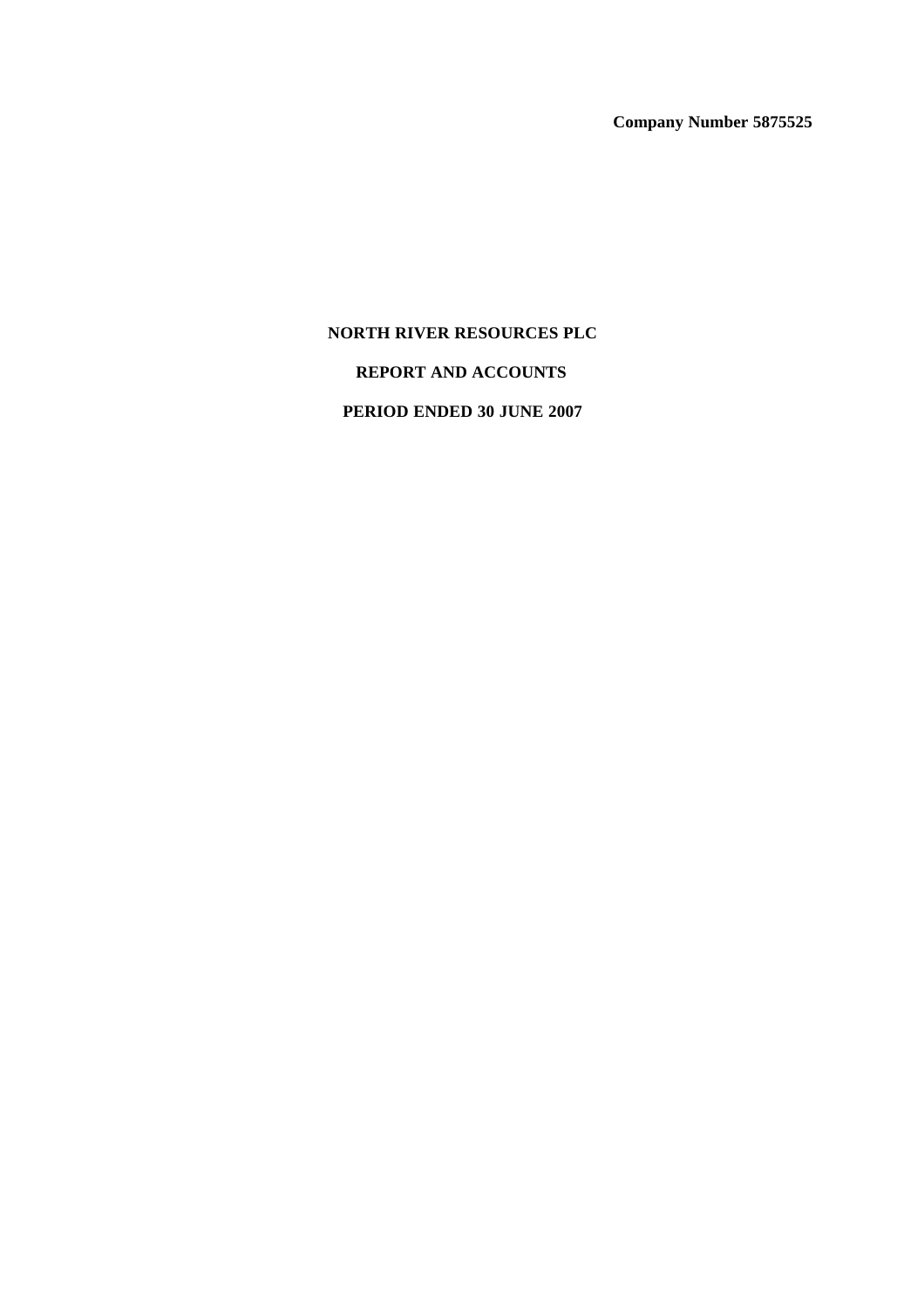| <b>CONTENTS</b>                        | Page           |
|----------------------------------------|----------------|
| Directors, Secretary and Advisers      | $\mathbf{1}$   |
| Chairman's Statement                   | $\overline{2}$ |
| Directors' Report                      | 3              |
| <b>Independent Auditors' Report</b>    | 11             |
| Group Income Statement                 | 13             |
| Group and Company Balance Sheets       | 14             |
| Group and Company Cash Flow Statements | 15             |
| Statement of Changes in Net Equity     | 16             |
| Notes to the Financial Statements      | 17             |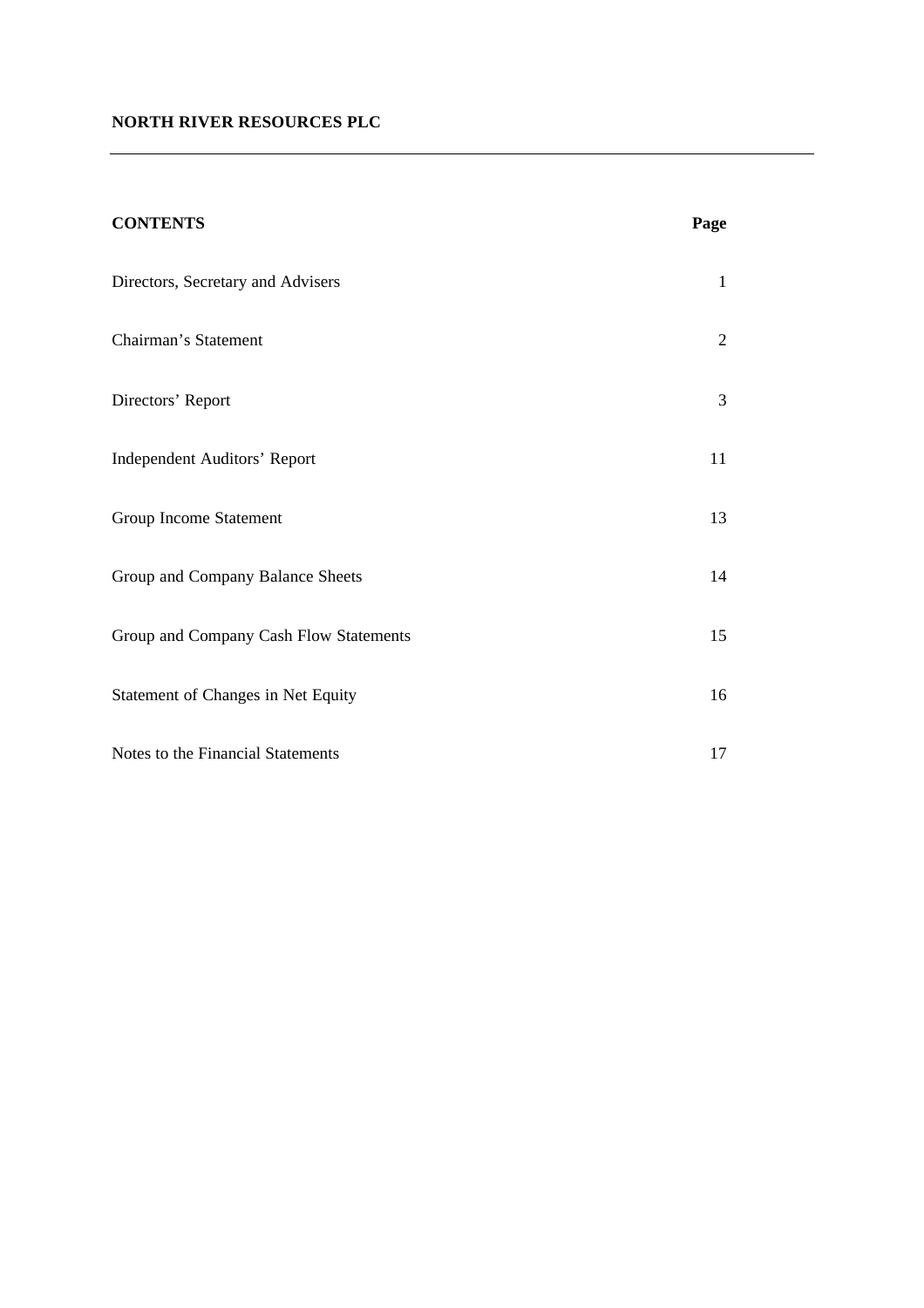# **DIRECTORS, SECRETARY AND ADVISERS**

# **Directors:**

|                           | David Christian Steinepreis<br>Patrick Nicolas Burke<br><b>Robert Hartley Downey</b>                                | Non-Executive Chairman, Director<br><b>Executive Director</b><br><b>Executive Director</b> |
|---------------------------|---------------------------------------------------------------------------------------------------------------------|--------------------------------------------------------------------------------------------|
| <b>Company Secretary:</b> | John Michael Bottomley                                                                                              |                                                                                            |
| <b>Registered Office:</b> | 30 Farringdon Street<br>London EC4A 4HJ                                                                             |                                                                                            |
| <b>Company Number:</b>    | 5875525                                                                                                             |                                                                                            |
| <b>Nominated Adviser:</b> | <b>Blue Oar Securities Plc</b><br>30 Old Broad Street<br>London EC2N 1HT                                            |                                                                                            |
| <b>Nominated Broker:</b>  | <b>Blue Oar Securities Plc</b><br>30 Old Broad Street<br>London EC2N 1HT                                            |                                                                                            |
| <b>Solicitors:</b>        | Watson, Farley & Williams LLP<br>15 Appold Street<br>London EC2A 2HB                                                |                                                                                            |
| <b>Auditors:</b>          | <b>UHY Hacker Young LLP</b><br><b>Chartered Accountants</b><br>St Alphage House<br>2 Fore Street<br>London EC2Y 5DH |                                                                                            |
| <b>Registrars:</b>        | Capita Registrars<br>Northern House<br>Woodsome Park<br>Fenay Bridge<br>Huddersfield HD8 0LA                        |                                                                                            |
| <b>Principal Bankers:</b> | Barclays Bank Plc<br>50 Pall Mall<br>London SW1A 1QF                                                                |                                                                                            |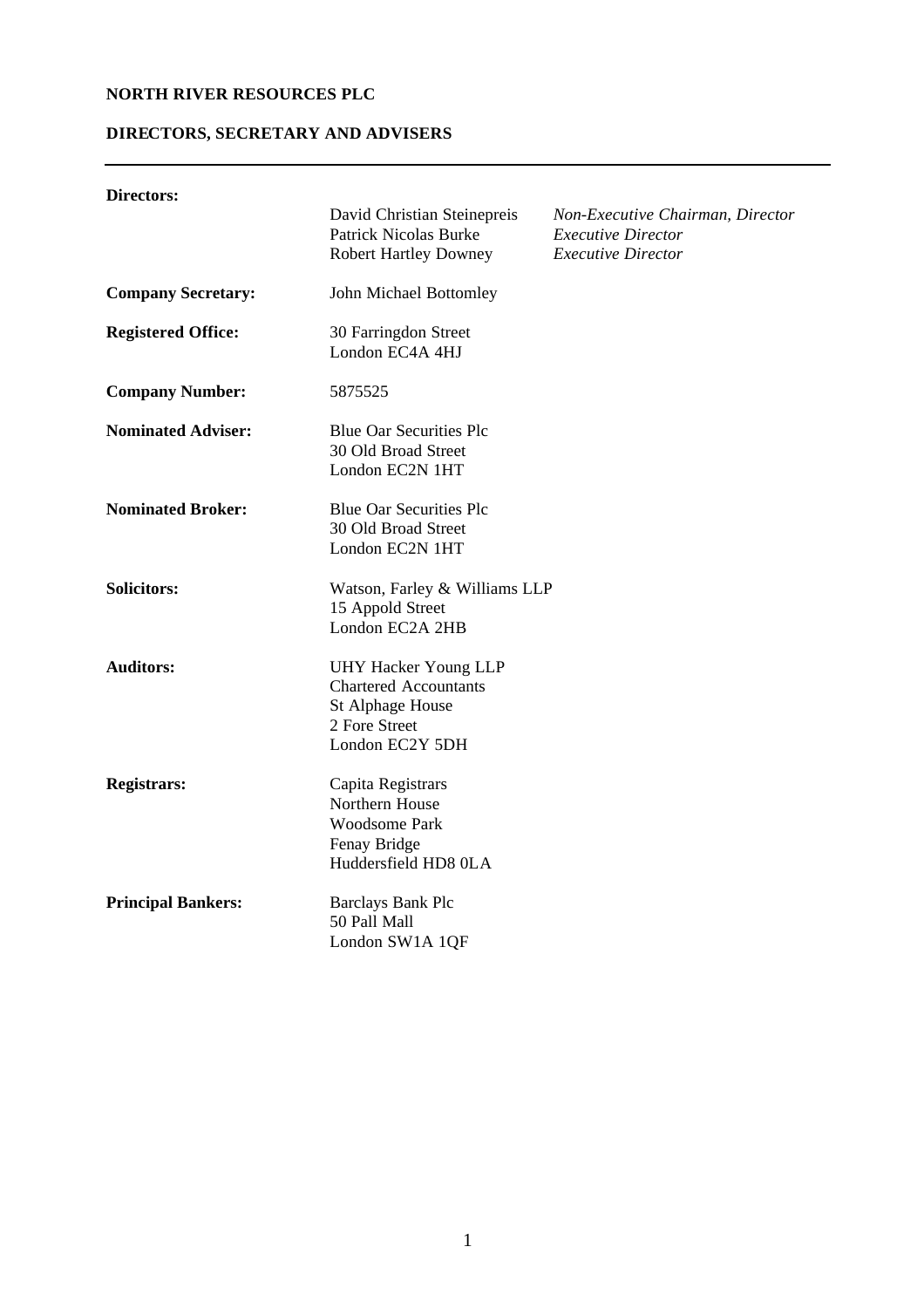#### **CHAIRMAN'S STATEMENT**

#### Dear Shareholders

The Company was successfully listed on the Alternative Investment Market on 27 December 2006, with the Coronet Hill Tenement as our initial project.

North River has contributed £100,000 to the Farm-In Agreement on the Coronet Hill Tenement to date and we await initial results for the first year's program.

While our primary objective is to earn an initial interest in the Coronet Hill Tenement, the Directors have been reviewing other resource projects for participation. The search for other resource investments is a paradox as while markets have been buoyant for resource companies and projects, pricing of assets and competition has made investment more difficult.

The Board has been flexible in its approach to acquisition and investment strategy and has not outlined size, geographic or class of commodity restrictions with regard to its acquisition criteria. However, a suitable project has not yet been secured.

A wider strategy of the Directors has been to bring together a group of Shareholders that could assist the Company in sourcing new projects and potential new finance for an acquisition. The Board believes that the presence of the existing small group of Shareholders in the Company will enhance the growth potential of North River by virtue of the capacity to introduce and then finance these new projects we are seeking.

The year ahead looks more positive for resource opportunities and I look forward to finally advising shareholders of an attractive new project.

1 Stemmer

David Christian Steinepreis **Non-Executive Chairman**

18 December 2007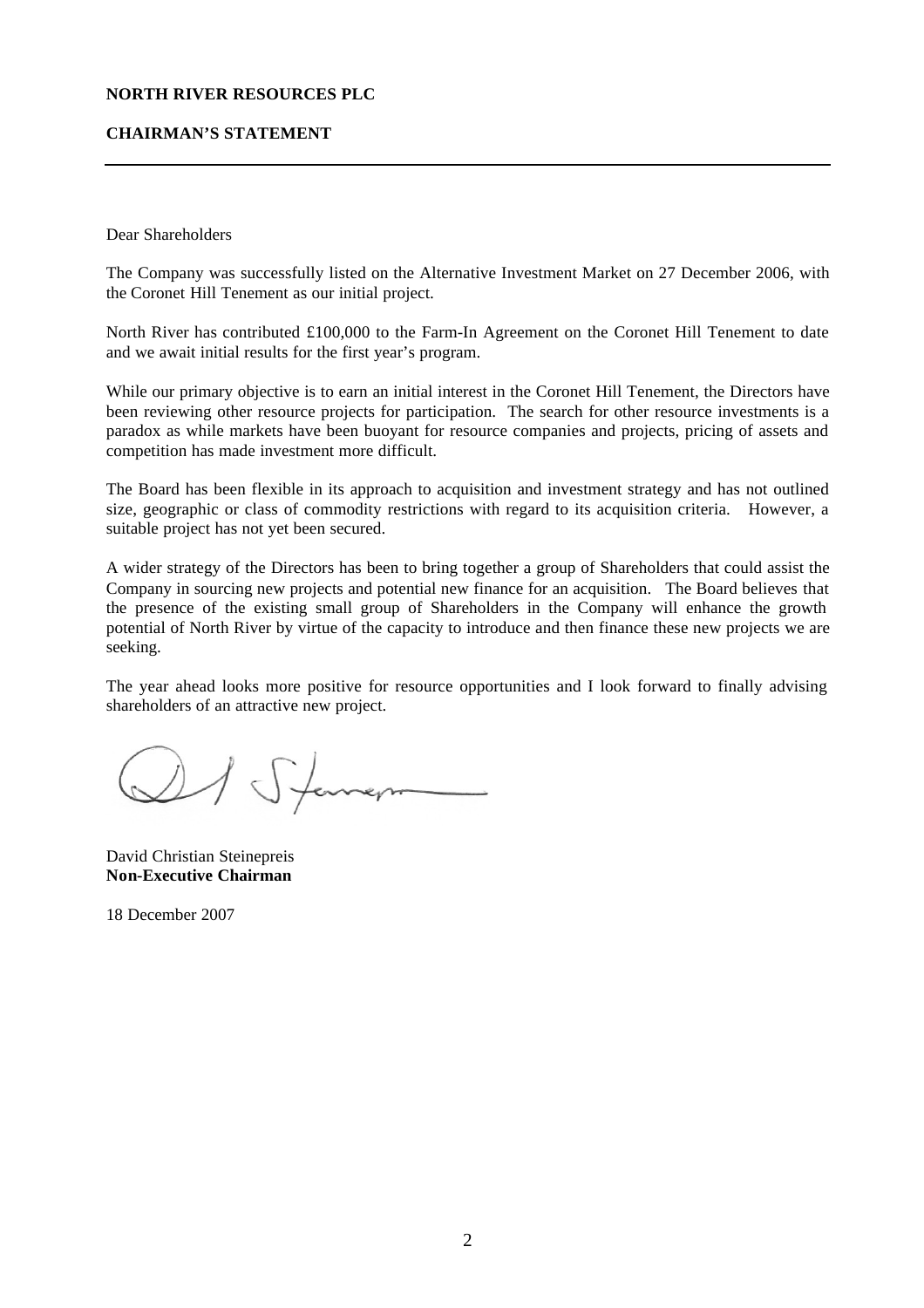## **DIRECTORS' REPORT FOR THE PERIOD ENDED 30 JUNE 2007**

The Directors present their first report, together with the audited financial statements of North River Resources plc ("North River" or "the Company") and its subsidiary undertakings (together "the Group") for the period from the date of incorporation on 13 July 2006 until 30 June 2007.

The Company is registered in England and Wales, having been incorporated on 13 July 2006 under the Companies Act with registered number 5875525 as a public company limited by shares.

The Company was first listed on the Alternative Investment Market ("AIM") of the London Stock Exchange on 27 December 2006.

#### **Principal Activity**

The principal activity of the Group is mineral exploration. The Group operates in its parent undertaking and through a subsidiary company, details of which are set out in note 7 to these accounts.

#### **Review of the Business and Future Prospects**

North River Resources plc is the holding company of North River Resources Pty Ltd ("NRRPL") which was incorporated for the purpose of earning an interest in the Coronet Hill Tenement and making acquisitions in resource projects.

On 26 July 2006, NRRPL entered into a Farm-In Agreement with Segue Resources Limited ("Segue"), the holder of the Coronet Hill Tenement ("the Tenement" or "EL 10004"). The Farm-In Agreement was amended and restated on 6 November 2006. Under the Farm-In Agreement, NRRPL is entitled to earn a 20% interest in the Tenement by expending such amount as the parties may agree (currently being £400,000) up to a maximum of £500,000 on the Tenement on or before the second anniversary of the admission to AIM.

Subject to having expended this initial expenditure, NRRPL is entitled to earn a further 31% interest (in aggregate a 51% interest) in the Tenement by expending a further amount equal to  $\text{\pounds}2,000,000$  less the initial agreed expenditure on the Tenement on or before the fourth anniversary of the admission to AIM.

Between 13 July 2006 and 8 December 2006, the Company raised £754,000 (before expenses) by the issue of 68,000,000 new Ordinary Shares to fund an exploration programme for the Coronet Hill Tenement which satisfies the maximum expenditure required to earn the initial 20% interest in the Coronet Hill Tenement and to provide working capital for the Company's introduction to AIM.

North River's primary objective is to earn its initial 20% interest in EL 10004. Should results from this initial expenditure warrant further investment, the Directors will look to source additional funding to earn a further 31% interest.

Owing to the nature of this type of business and the Directors' contacts in the resources sector, it may be that NRRPL will also identify other resource projects to acquire or invest in through other farm-in agreements, joint ventures, partnerships or shareholdings.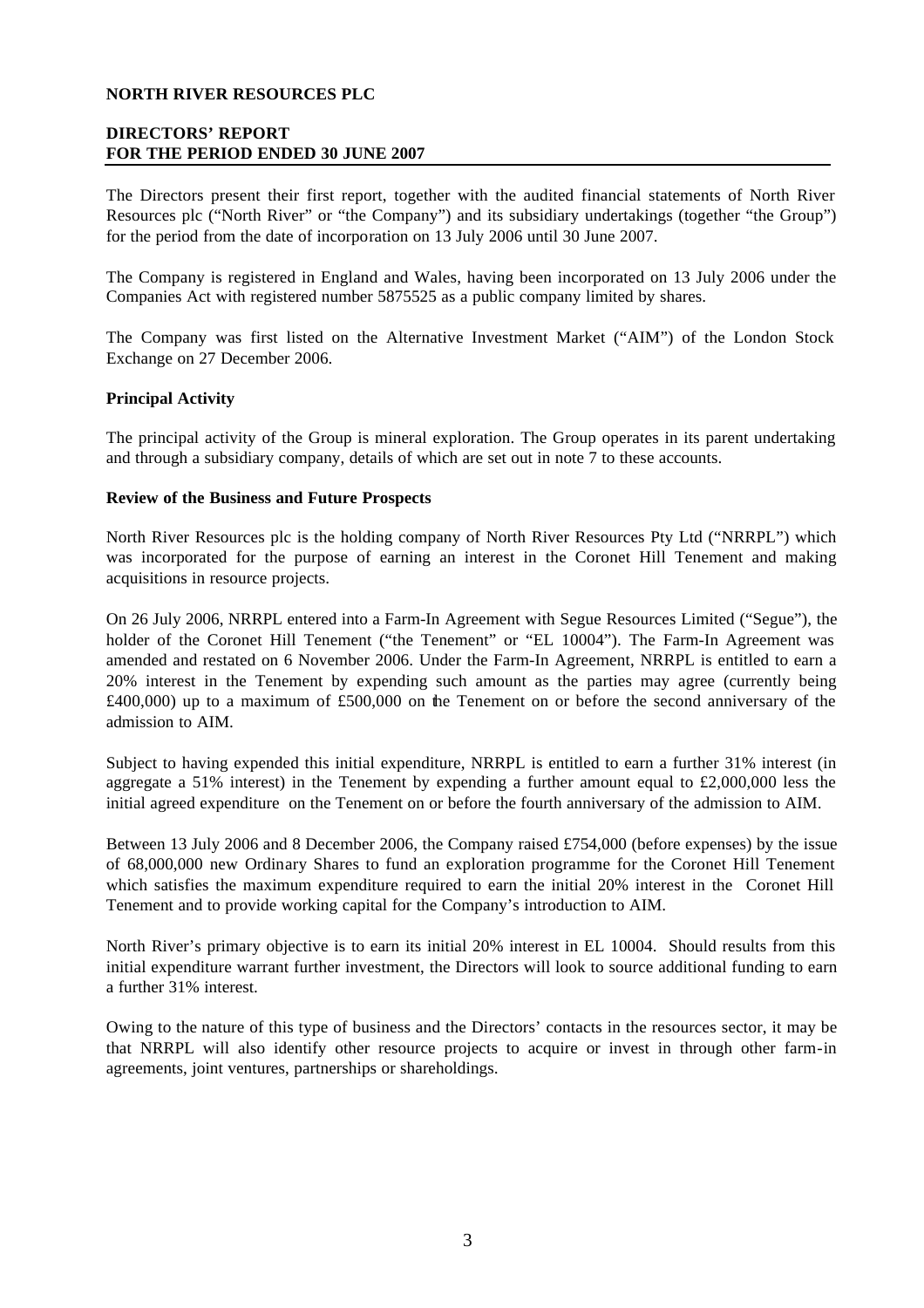## **DIRECTORS' REPORT** (Continued) **FOR THE PERIOD ENDED 30 JUNE 2007**

#### **Review of the Business and Future Prospects** (continued)

The Group currently has one project in Australia, being the right to earn up to a 51% interest in the Coronet Hill Tenement. Details of the Coronet Hill Tenement are outlined below:

| Asset     | Holder | Interest $(\% )$ | <b>Status</b> | License Expiry Date | License Area            |
|-----------|--------|------------------|---------------|---------------------|-------------------------|
|           |        |                  |               |                     |                         |
| EL10004   | Segue  | 100              | Exploration   | 19/08/2008          | 29.25                   |
|           |        |                  |               | (However subject to | Kilometres <sup>2</sup> |
| Northern  |        |                  |               | possible renewal)   |                         |
| Territory |        |                  |               |                     |                         |
| Australia |        |                  |               |                     |                         |

The Coronet Hill Tenement is situated in the southern part of the Pine Creek Inlier, 220 kilometres south east of Darwin in the Northern Territory of Australia. This major mineral province of the Northern Territory covers about 66,000 kilometres<sup>2</sup> and is centred 170 kilometres south of Darwin.

Coronet Hill is located on a major mineralised structure known as the Coronet Fault that trends northwestsoutheast. Past exploration has shown the Coronet Fault zone and parallel structures to be anomalous in tin, tungsten and base metals over 10 kilometres of strike within the Tenement. Recent exploration has been principally directed towards base and precious metals, and exploration for tin and tungsten was only peripheral, however there is good evidence that the tin and tungsten mineralisation is not only of greater strike extent than previously tested, but also may occur in the alteration zones laterally adjacent to the lodes.

Geological models of tin occurrences commonly involve mineralisation within close proximity to igneous margins. In this respect the Coronet Hill Tenement is prospective because its setting is proximal to a granitic intrusion known to be responsible for poly-metallic mineralisation in the area. Geophysical evidence clearly demonstrates the presence of a sub-surface intrusive body in parts of the Tenement.

Pursuant to the Farm-In Agreement, the Company (through NRRPL) and Segue intend to undertake a significant program of exploration work on the Tenement.

It is also intended to investigate the possibility of hydrothermally-sourced platinum group element ("PGE") mineralisation in the Tenement. This particular style of PGE mineralisation is extremely rare around the world but has been identified at Coronation Hill, a significant gold-platinum-palladium resource located about 25km to the north-west of the Tenement.

## *The Group's Exploration Programme and Strategy*

The Directors' immediate intention is for the Group to satisfy its expenditure requirements under the Farm-In Agreement.

The Farm-In Agreement provides that all expenditure on the Tenement shall be pursuant to budgets agreed or to be agreed between NRRPL and Segue.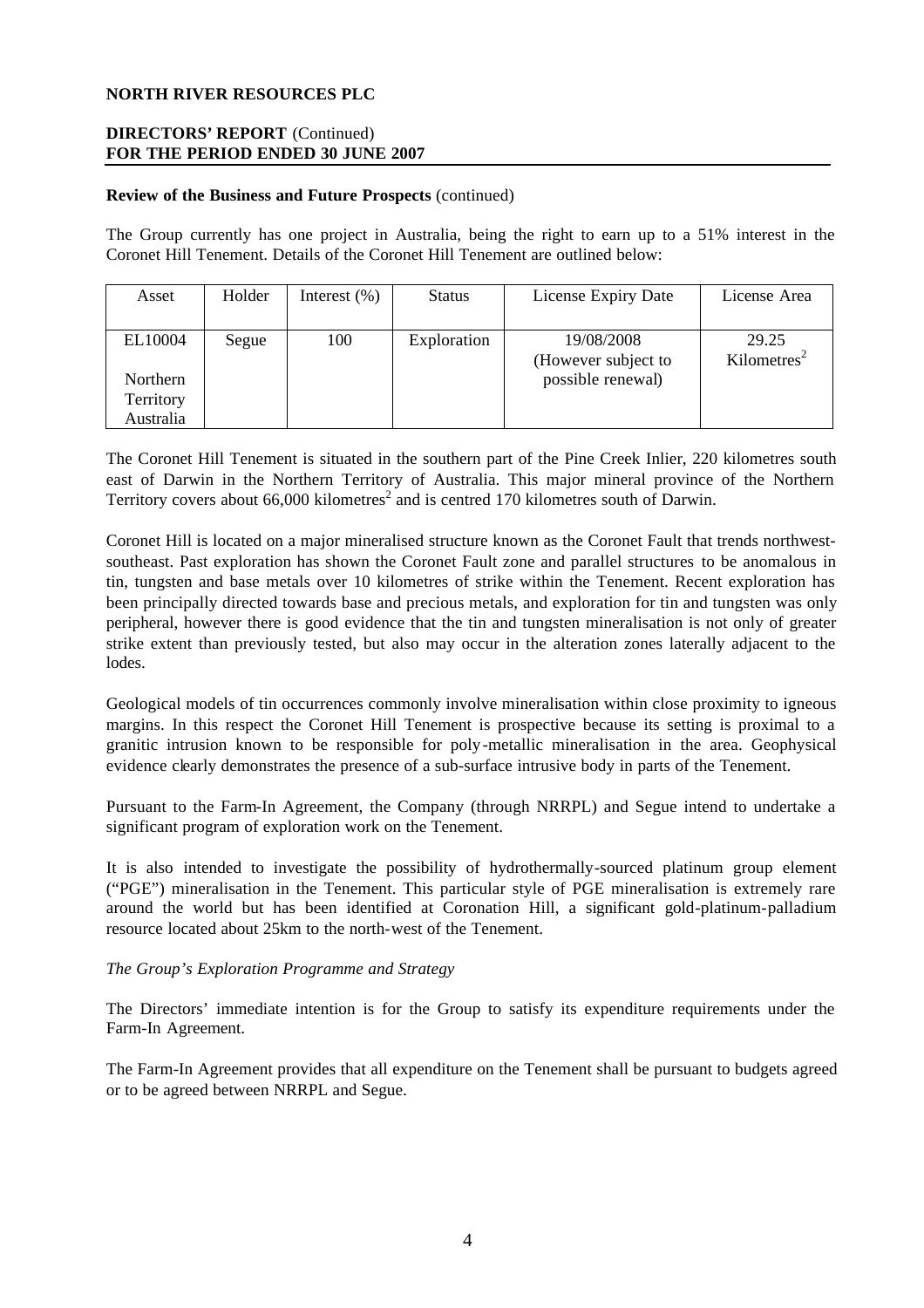#### **DIRECTORS' REPORT** (Continued) **FOR THE PERIOD ENDED 30 JUNE 2007**

#### **Review of the Business and Future Prospects** (continued)

The work program for the Tenement under the budgets agreed between NRRPL and Segue for the two years following Admission will include some or all of the following:

- 1. Ongoing compilation of historical data and conversion of that data into a digital format. This information can then be merged with current exploration data in a GIS database so its relevance can be applied and more fully understood. The effective capture of data increases exploration efficiency to generate targets in the future;
- 2. Regional and local geological reconnaissance / mapping to gain a better understanding of the structural and stratigraphic nature of the mineralisation. Comparison with mineralisation styles in the district will assist in developing models or exploration;
- 3. Surface rock chip and / or soil sampling to identify areas of geochemical anomalism and metal distribution<sup>.</sup>
- 4. Geophysical surveying using multiple techniques, including initially both gradient array and dipole-dipole induced polarisation to assist with the identification of near surface massive and disseminated sulphides for drill targeting;
- 5. Ground disturbing activities to create sufficient access for field work; and
- 6. Auger, RAB, RC and/or diamond drilling to test generated targets and define resources.

The agreed budgets provide that NRRPL shall spend £100,000 in Year one following Admission and £300,000 in Year two, in order to earn the initial 20% interest in the Tenement under the Farm-In Agreement.

#### *Future Acquisitions and Investments*

Whilst the Directors' primary focus for the Group is to earn the initial 20% interest in the Tenement, the Directors intend to identify and evaluate other resource properties for possible acquisition or investment in order to increase the activities of the Company in the commodities field.

The Board will be flexible regarding its acquisition and investment strategy and has not outlined size, geographic or class of commodity restrictions with regard to acquisition criteria.

A wider strategy of the Directors has been to bring together a group of shareholders that could assist the Company in sourcing acquisitions and potential new finance for these acquisitions.

The Board believes that the presence of the existing small group of shareholders in the Company will enhance the growth potential of North River Resources Plc by virtue of the capacity to introduce new projects to the Company.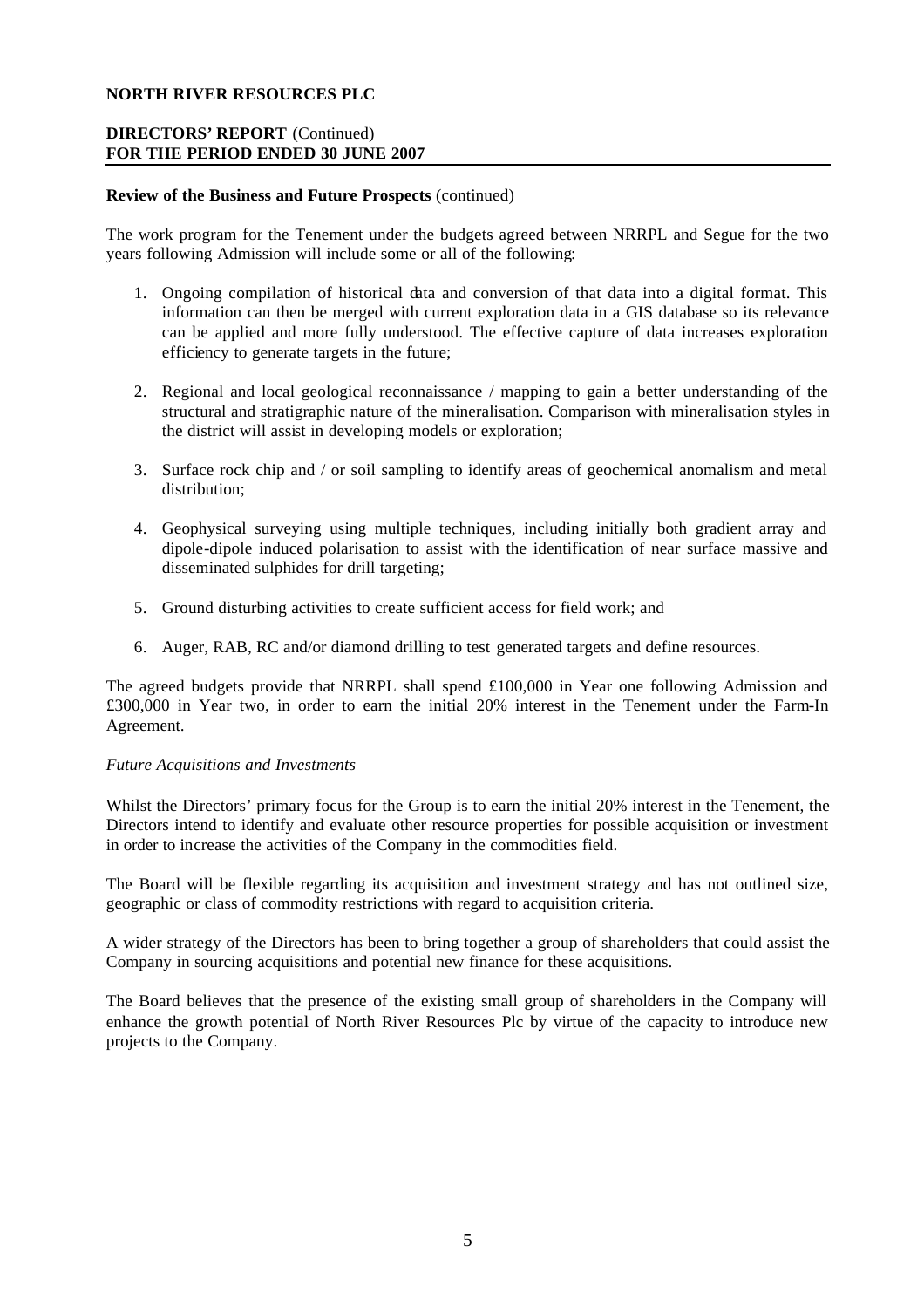## **DIRECTORS' REPORT** (Continued) **FOR THE PERIOD ENDED 30 JUNE 2007**

#### **Results and Dividends**

The Group results for the period are set out in the Financial Statements. The Directors do not propose to recommend any dividends for the reporting period ended 30 June 2007.

The Group made a loss of £251,954 for the period from incorporation on 13 July 2006 to 30 June 2007.

Due to the early stage of development of the Group, it is not meaningful to consider a review of key performance indicators in respect of the period under review.

#### **Group Structure and Changes in Share Capital**

The corporate structure of the Group is as follows:



Details of movements in share capital during the period are set out in note 8 to these accounts.

The details of the share options outstanding at 30 June 2007 and the movements in share options during the period are set out in note 8 to these accounts.

#### **Directors**

The following Directors held office during the period and remain in office as at the date of this report:

| <b>David Christian Steinepreis</b> | Appointed 13 July 2006     |
|------------------------------------|----------------------------|
| <b>Robert Hartley Downey</b>       | Appointed 13 July 2006     |
| <b>Patrick Nicholas Burke</b>      | Appointed 22 November 2006 |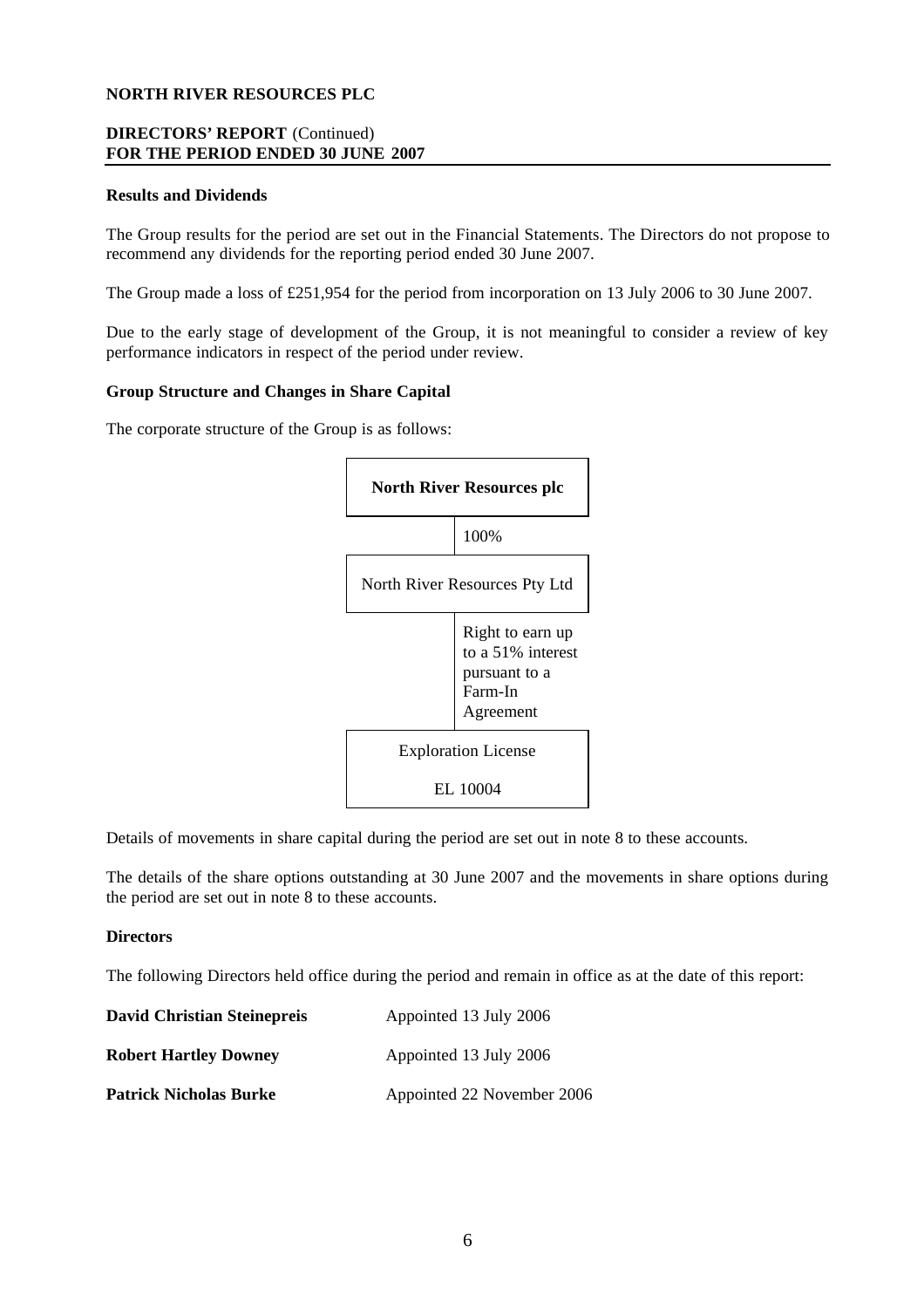#### **DIRECTORS' REPORT** (Continued) **FOR THE PERIOD ENDED 30 JUNE 2007**

#### **Directors' Interests**

The beneficial and non-beneficial interests in the Company's shares and share options of the current Directors and their families, as at the date of this report are as follows:

|                             | Ordinary shares of £0.001p<br>each | <b>Share</b><br>options | <b>Notes</b> |
|-----------------------------|------------------------------------|-------------------------|--------------|
| David Christian Steinepreis | 5,044,001                          | 2,000,000               |              |
| <b>Robert Downey</b>        | 2,250,000                          | 2,000,000               |              |
| Patrick Burke               | 620,000                            |                         | 2            |
|                             | 7,914,001                          | 4,000,000               |              |

1. The Shareholding and Option holding of Mr Steinepreis is held directly (1 Ordinary Share), via his spouse (1,200,000 Ordinary Shares), Ascent Capital (1,984,000 Ordinary Shares and 2,000,000 Options) and N & J Mitchell Holdings Pty Ltd as trustee for the Mitchell Unit Trust (1,860,000 Ordinary Shares).

Mr Steinepreis is a director of Ascent Capital and a trust associated with Mr Steinepreis is a 50 per cent owner of Ascent Capital.

Mr Steinepreis is a director and shareholder of N & J Mitchell Holdings Pty Ltd.

2. The Shareholding and Option holding of Mr Downey is held via Canaccord Capital Australia Pty Ltd as trustee for the Big Bird Trust (2,250,000 Ordinary Shares) and via Westwind Capital (2,000,000 Options).

Mr Downey is a director of Westwind Capital. Mr Downey is also a director of Canaccord Capital Australia Pty Ltd, and his spouse is a beneficiary of the trust.

- 3. The Shareholding of Mr Burke is held via Rowan Hall Pty Ltd as trustee for Rowan Hall Investment Trust of which Mr Burke is a potential beneficiary.
- 4. The Directors have undertaken that they will not dispose of Ordinary Shares, interests in shares arising from the exercise of Options or other interests in Ordinary Shares, save in accordance with the AIM Rules for a period of 12 months from Admission and for a further period of 12 months to dispose of such Ordinary Shares only with the broker's consent.

### **Report on Directors' Remuneration and Service Contracts**

Directors serve under the terms and conditions of a services agreement in place between the Company and its directors whereby the directors are paid £1,000 per month. Either party is required to give 3 months' notice of their intention to cancel the agreement.

#### **Pensions**

The Group does not operate a pension scheme for Directors or employees.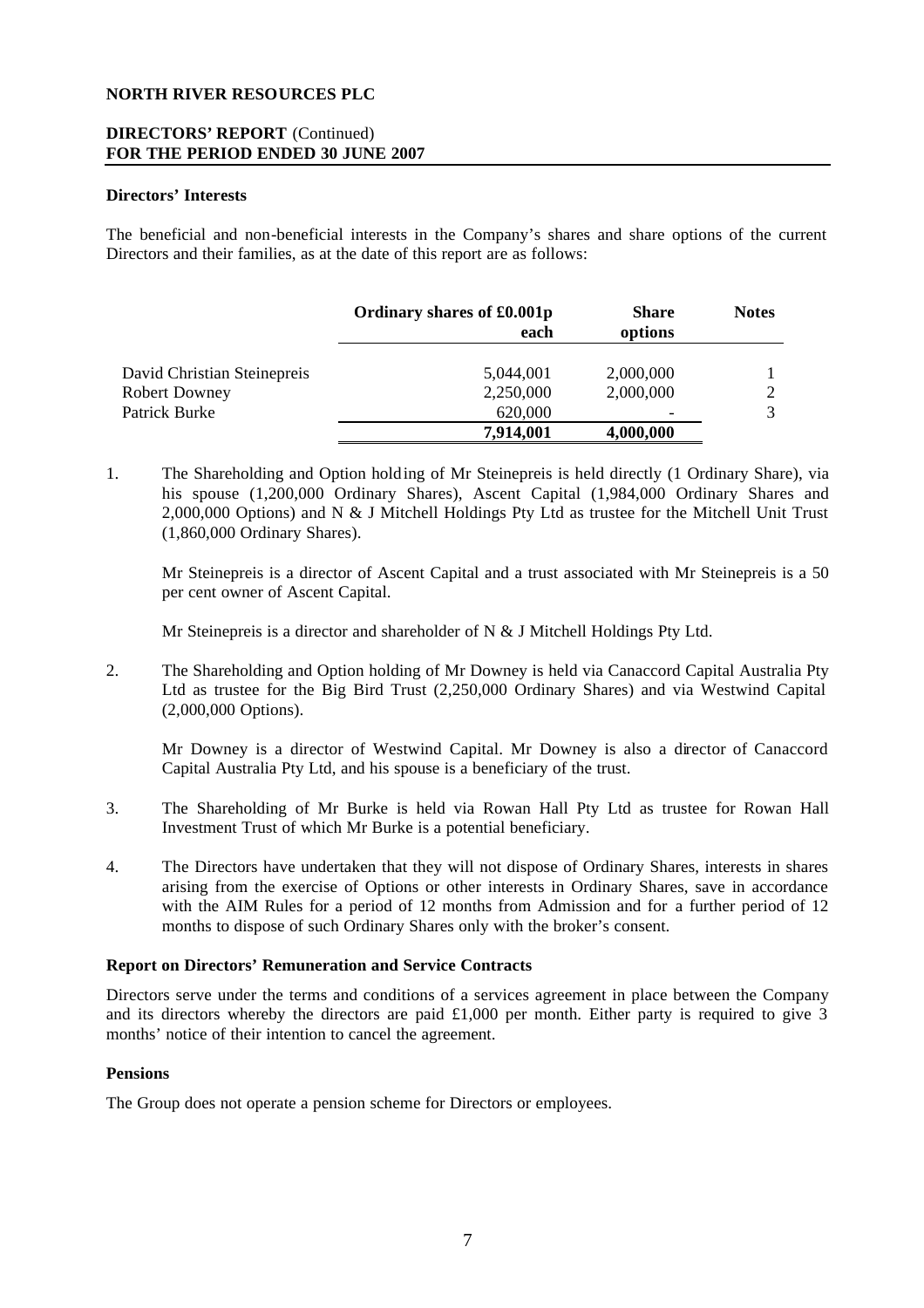#### **DIRECTORS' REPORT** (Continued) **FOR THE PERIOD ENDED 30 JUNE 2007**

#### **Directors' Remuneration**

The remuneration paid to the Directors and / or entities related to directors during the period ended 30 June 2007 was as follows:

| <b>Directors</b>     |   | <b>Fees and</b> | <b>Share Based</b> | <b>Total</b>        |
|----------------------|---|-----------------|--------------------|---------------------|
|                      |   | <b>Salaries</b> | <b>Payments</b>    | <b>30 June 2007</b> |
|                      |   |                 |                    |                     |
| David Steinepreis    |   | 33,000          | 51,592             | 84,592              |
| <b>Robert Downey</b> | ∍ | 30,636          | 51,592             | 82,228              |
| Patrick Burke        |   | 14.997          |                    | 14,997              |
|                      |   | 78,633          | 103,184            | 181,817             |

1 Ord Street Services, an entity associated with David Steinepreis, provided the company with office accommodation in Australia and was paid £6,000 for rent and outgoings during the period.

Ascent Capital Holdings Pty Ltd, a company associated with David Steinepreis, was paid fees in the amount of £20,000 for corporate advice provided with regard to the listing of the company on AIM and £7,000 in fees for the provision of the services of Mr Steinepreis, pursuant to a services agreement between Mr Steinepreis and the Company.

2 Duantum Vis Pty Ltd, a company associated with Robert Downey, was paid fees as per the services agreement between Mr Downey and the Company, of £7,000. Quantum Vis was paid a further £3,636 for corporate advice provided with regard to the listing of the company on AIM.

Westwind Capital Pty Ltd, a company associated with Robert Downey, was paid fees in the amount of £20,000 for corporate advice provided with regards to the Company's admission to AIM.

3 Pat Burke was paid fees as per his services agreement of £7,000. He was paid a further £7,997 for legal services provided with regard to the listing of the company on AIM.

Share / option based payments made to directors and / or entities related to directors as compensation for their services for the period ended 30 June 2007 amounted to £103,184.

Ascent Capital Holdings Pty Ltd, an entity associated with David Steinepreis, was issued 2 million options, which when valued using the Black-Scholes Model amounted to a value of £51,592.

Westwind Capital Pty Ltd, an entity associated with Robert Downey, was issued 2 million options, which when valued using the Black-Scholes Model amounted to a value of £51,592.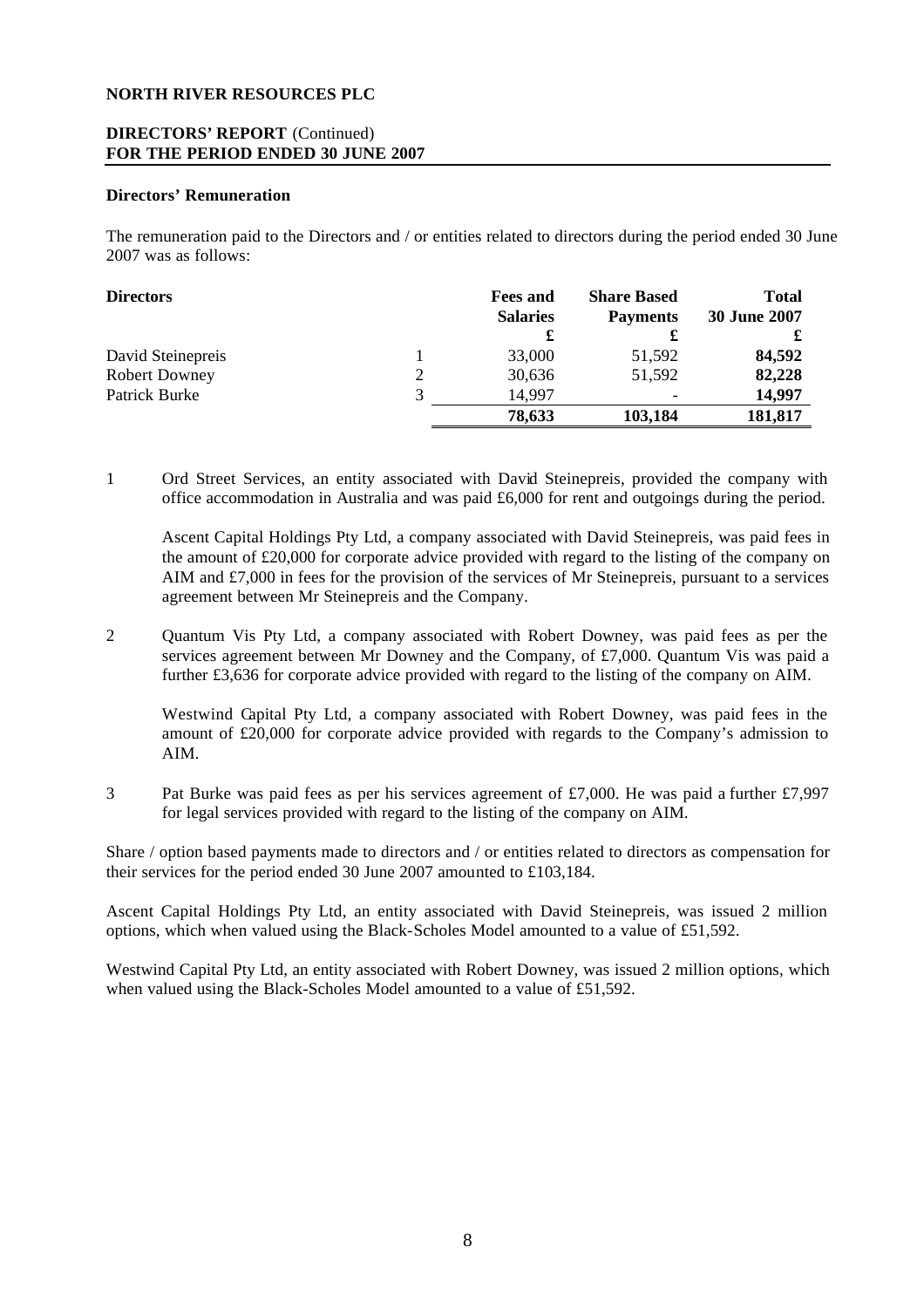#### **DIRECTORS' REPORT** (Continued) **FOR THE PERIOD ENDED TO 30 JUNE 2007**

#### **Substantial Shareholders**

The Company has been notified, in accordance with sections 198 and 202 of the Companies Act 1985, of the under noted interests in its ordinary shares as at 11 October 2007 of 3% shareholders and above:

|                                                          | <b>Number of Ordinary</b> | $\frac{0}{0}$ |
|----------------------------------------------------------|---------------------------|---------------|
|                                                          | <b>Shares</b>             |               |
| Ruby Commercial Ltd                                      | 6,200,000                 | 9.1%          |
| <b>Sunvest Corporation Limited</b>                       | 6,200,000                 | 9.1%          |
| <b>Forest Nominees Limited</b>                           | 5,000,000                 | 7.3%          |
| Montague Stockbroking (Vogue Overseas SA)                | 4,000,000                 | 6.2%          |
| Aton Select Fund Ltd                                     | 3,859,000                 | 5.6%          |
| Montague Stockbroking (SCP Lagral A/C)                   | 2,750,000                 | 4.0%          |
| Canaccord Capital (Australia) Pty Ltd (The Big Bird A/C) | 2,250,000                 | 3.3%          |
| Canaccord Capital (Australia) Pty Ltd (The Big Bird A/C) | 2,250,000                 | 3.3%          |

#### **Information to Shareholders – Website**

The company maintains a website (www.northriverresources.com) to facilitate provision of information to external stakeholders and potential investors and to meet the new AIM guidance. Management of the website is undertaken by the Company, to ensure that it is kept up to date and that all announcements are posted in a timely manner.

#### **Political and Charitable Contributions**

There were no political or charitable contributions made by the company during the period ended 30 June 2007.

#### **Supplies Payment Policy and Practice**

It is the Company's policy that payments to suppliers are made in accordance with those terms and conditions agreed between the Company and its suppliers, provided that all trading terms and conditions have been complied with.

#### **Post Balance Sheet Events**

There has been no matter or circumstance, other than those mentioned above, that has arisen, since the 30 June 2007 and up to the date of this report, that has significantly affected, or may significantly affect:

- 1. the Company's operations in future financial years, or
- 2. the results of those operations in future financial years, or
- 3. the Company's state of affairs in future financial years.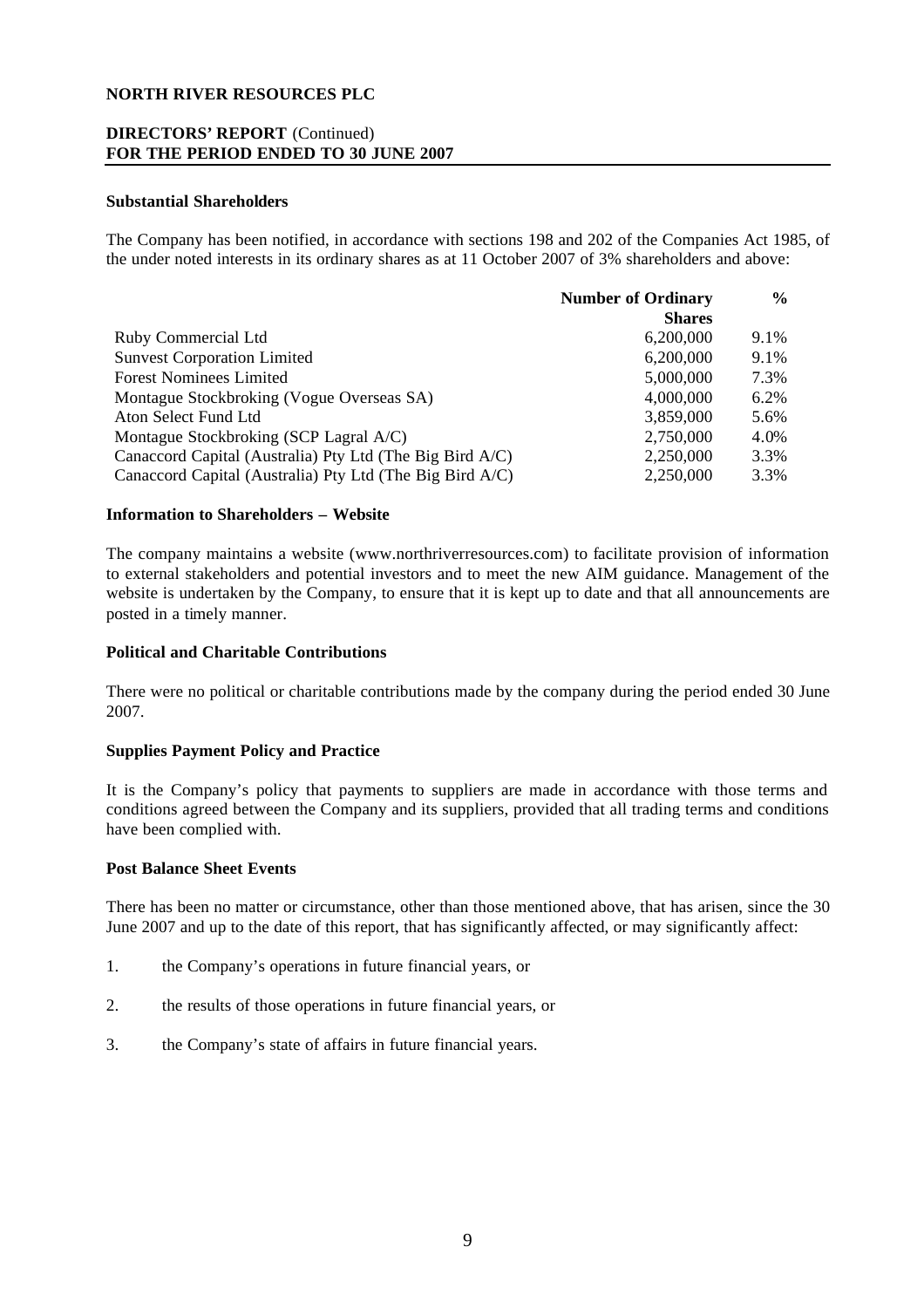#### **DIRECTORS' REPORT** (Continued) **FOR THE PERIOD FROM ENDED 30 JUNE 2007**

#### **Statement of Directors' Responsibilities**

The Directors are responsible for preparing the financial statements in accordance with applicable laws and International Financial Reporting Standards ("IFRSs").

Company Law requires the Directors to prepare financial statements for each financial year which give a true and fair view of the state of affairs of the Group and of the Company and of the profit or loss of the Group for that period. In preparing these financial statements, the Directors are required to:

- a) select suitable accounting policies and then apply them consistently;
- b) make judgments and estimates that are reasonable and prudent;
- c) prepare the financial statements on the going concern basis unless it is inappropriate to presume that the Group will continue in business; and
- d) state whether applicable accounting standards have been followed, subject to any material departures disclosed and explained in the financial statements.

The Directors confirm that the financial statements comply with the above requirements.

The Directors are responsible for keeping proper accounting records which disclose with reasonable accuracy at any time the financial position of the Group and Company and to enable them to ensure that the financial statements comply with the Companies Act 1985. The Directors are also responsible for safeguarding the assets of the Group and hence for taking reasonable steps for the prevention and detection of fraud and other irregularities. The Directors are responsible for the maintenance and integrity of the corporate and financial information included on the Company's website.

#### **Statement of Disclosure to the Auditors**

So far as the Directors are aware, there is no relevant audit information of which the Company's auditors are unaware. Additionally, the Directors have taken all the necessary steps that they ought to have taken as Directors to make themselves aware of any relevant audit information and to establish that the Company's auditors are aware of that information.

#### **Auditors**

On 30 April 2007 the Company's auditors, UHY Hacker Young, transferred their business into a limited liability partnership, UHY Hacker Young LLP ("the LLP"), and the office of auditor has passed to the LLP. In accordance with Section 385 of the Companies Act 1985, a resolution proposing that UHY Hacker Young LLP be reappointed as auditors of the Company and that the Directors be authorised to determine their remuneration will be put to the next Annual General Meeting.

This report was approved by the Board on 18 December 2007 and signed on its behalf by:

1 Stemen

David Steinepreis **Chairman**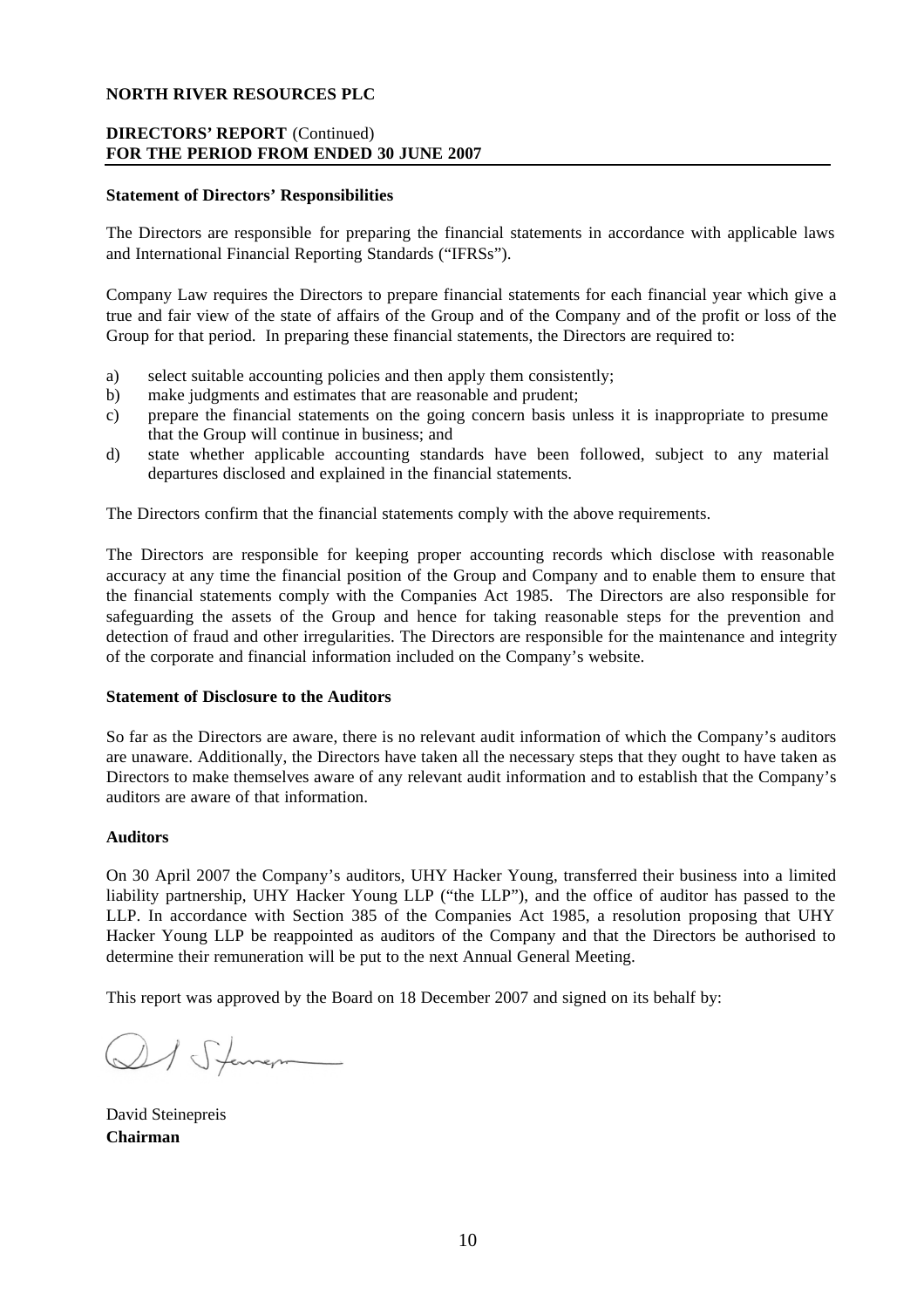# **INDEPENDENT AUDITORS' REPORT TO THE MEMBERS OF NORTH RIVER RESOURCES PLC FOR THE PERIOD ENDED 30 JUNE 2007**

We have audited the Group and parent company financial statements (the "financial statements") of North River Resources Plc for the year ended 30 June 2007 which comprise the Group income statement, the Group and parent company balance sheets, the Group and parent cash flow statements and the related notes. These financial statements have been prepared under the accounting policies set out therein.

This report is made solely to the company's members, as a body, in accordance with section 235 of the Companies Act 1985. Our audit work has been undertaken so that we might state to the company's members those matters we are required to state to them in an auditor's report and for no other purpose. To the fullest extent permitted by law, we do not accept or assume responsibility to anyone other than the company and the company's members as a body, for our audit work, for this report, or for the opinions we have formed.

## **Respective Responsibilities of Directors and Auditors**

The Directors' responsibilities for preparing the annual report and the financial statements in accordance with applicable law and those International Financial Reporting Standards ("IFRSs") as adopted by the European Union are set out in the Statement of Directors' Responsibilities.

Our responsibility is to audit the financial statements in accordance with relevant legal and regulatory requirements and International Standards on Auditing (UK and Ireland).

We report to you our opinion as to whether the financial statements give a true and fair view and are properly prepared in accordance with the Companies Act 1985. We also report to you whether in our opinion the information given in the Directors' Report is consistent with the financial statements. We also report to you if, in our opinion, the Company has not kept proper accounting records, if we have not received all the information and explanations we require for our audit, or if information specified by law regarding directors' remuneration and other transactions is not disclosed.

We read other information contained in the annual report, and consider whether it is consistent with the audited financial statements. This other information comprises the Chairman's Statement and the Directors' Report. We consider the implications for our report if we become aware of any apparent misstatements or material inconsistencies with the financial statements. Our responsibilities do not extend to any other information.

## **Basis of audit opinion**

We conducted our audit in accordance with International Standards on Auditing (UK and Ireland) issued by the Auditing Practices Board. An audit includes examination, on a test basis, of evidence relevant to the amounts and disclosures in the financial statements. It also includes an assessment of the significant estimates and judgments made by the Directors in the preparation of the financial statements, and of whether the accounting policies are appropriate to the Group's and Company's circumstances, consistently applied and adequately disclosed.

We planned and performed our audit so as to obtain all the information and explanations which we considered necessary in order to provide us with sufficient evidence to give reasonable assurance that the financial statements are free from material misstatement, whether caused by fraud or other irregularity or error. In forming our opinion we also evaluated the overall adequacy of the presentation of information in the financial statements.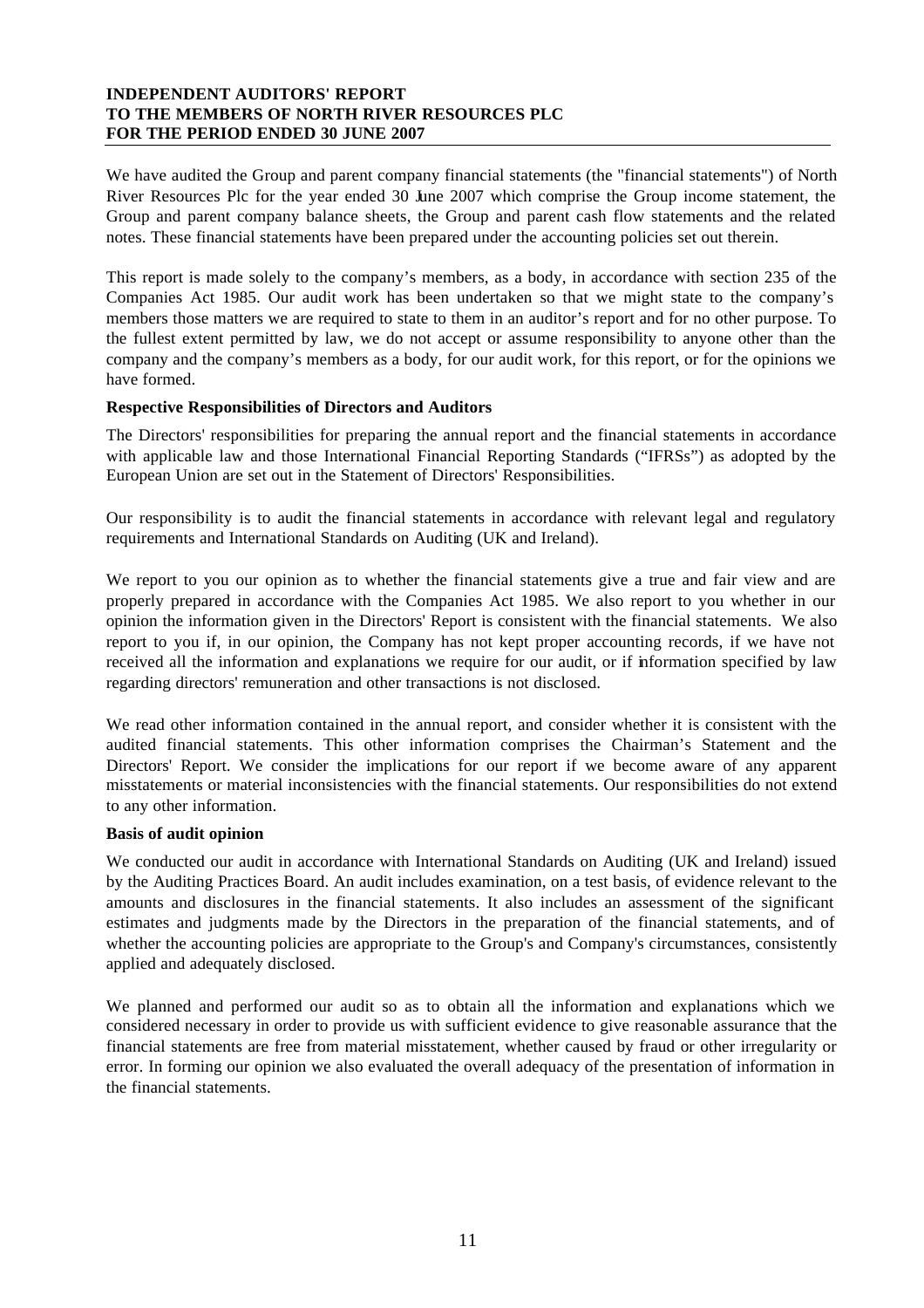## **Opinion**

In our opinion:

- the Group financial statements give a true and fair view, in accordance with IFRSs as adopted by the European Union, of the state of the Group's affairs as at 30 June 2007 and of the Group's loss for the period then ended;
- the Parent Company financial statements give a true and fair view, in accordance with IFRSs as adopted by the European Union, as applied in accordance with the provisions of the Companies Act 1985, of the state of the Company's affairs as at 30 June 2007.
- the financial statements and the part of the Directors' Remuneration Report to be audited have been properly prepared in accordance with the Companies Act 1985 and, as regards the group financial statements, Article 4 of the IAS Regulation; and
- the information given in the Directors' report is consistent with the financial statements.

**UHY Hacker Young LLP** Chartered Accountants **Registered Auditors** St. Alphage House 2 Fore Street London EC2Y 5DH

18 December 2007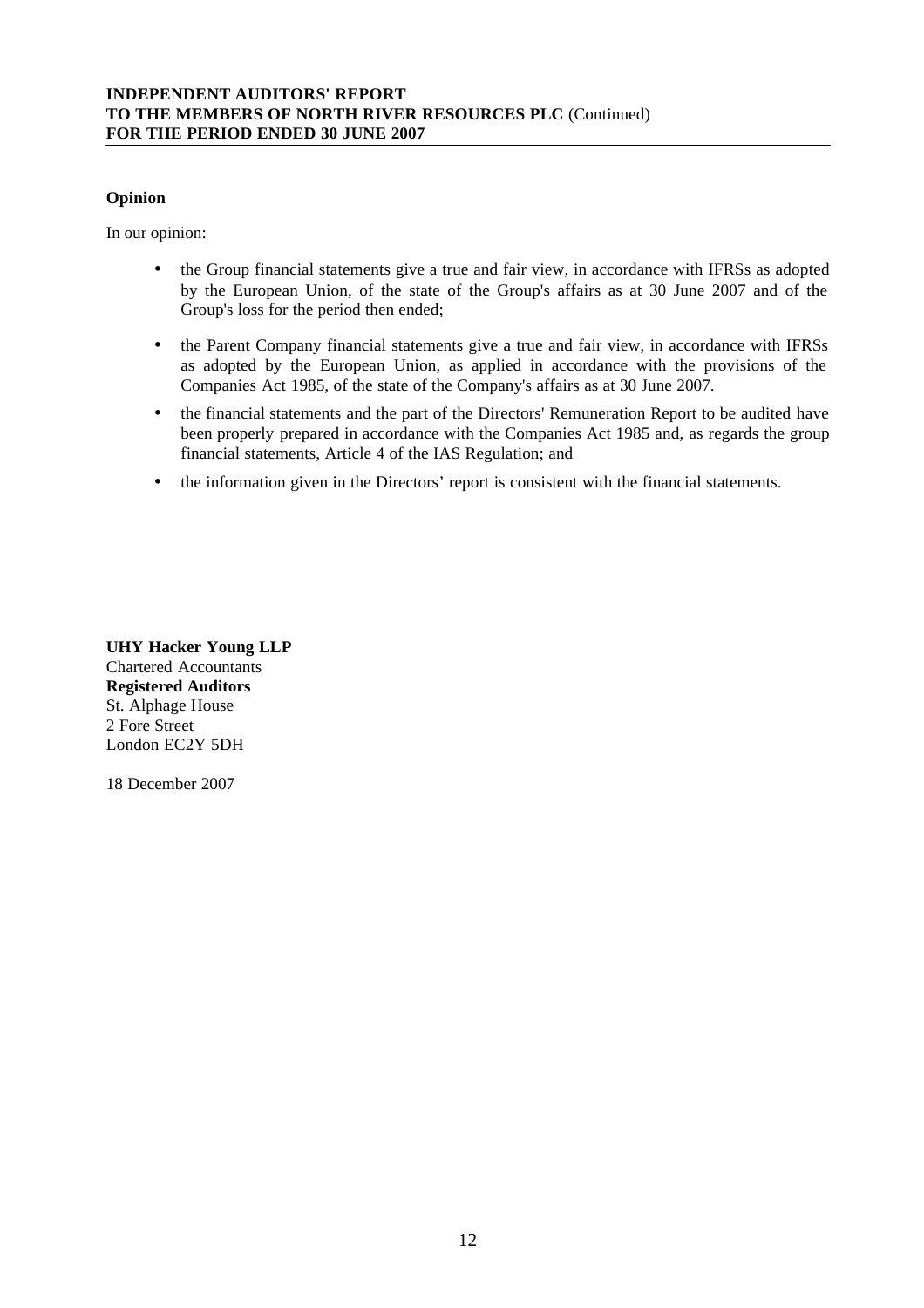#### **GROUP INCOME STATEMENT FOR THE PERIOD ENDED 30 JUNE 2007**

|                                                                                                    | <b>Notes</b> | <b>Period ended</b><br>30 June 2007<br>£ |
|----------------------------------------------------------------------------------------------------|--------------|------------------------------------------|
| Administrative expenses                                                                            | 3            | (259,982)                                |
| Loss on operating activities                                                                       |              | (259,982)                                |
| Interest payable<br>Interest receivable<br>Loss on ordinary activities before taxation<br>Taxation | 9            | (34)<br>8,062<br>(251, 954)              |
| Loss on ordinary activities after taxation                                                         |              | (251, 954)                               |
| Total recognised loss for the period                                                               |              | (251, 954)                               |
| Loss per share<br>Basic and diluted                                                                | 13           | Pence<br>0.64                            |

The above are the results for the period from the date of incorporation on 13 July 2006 to 30 June 2007.

All of the above amounts are in respect of continuing operations.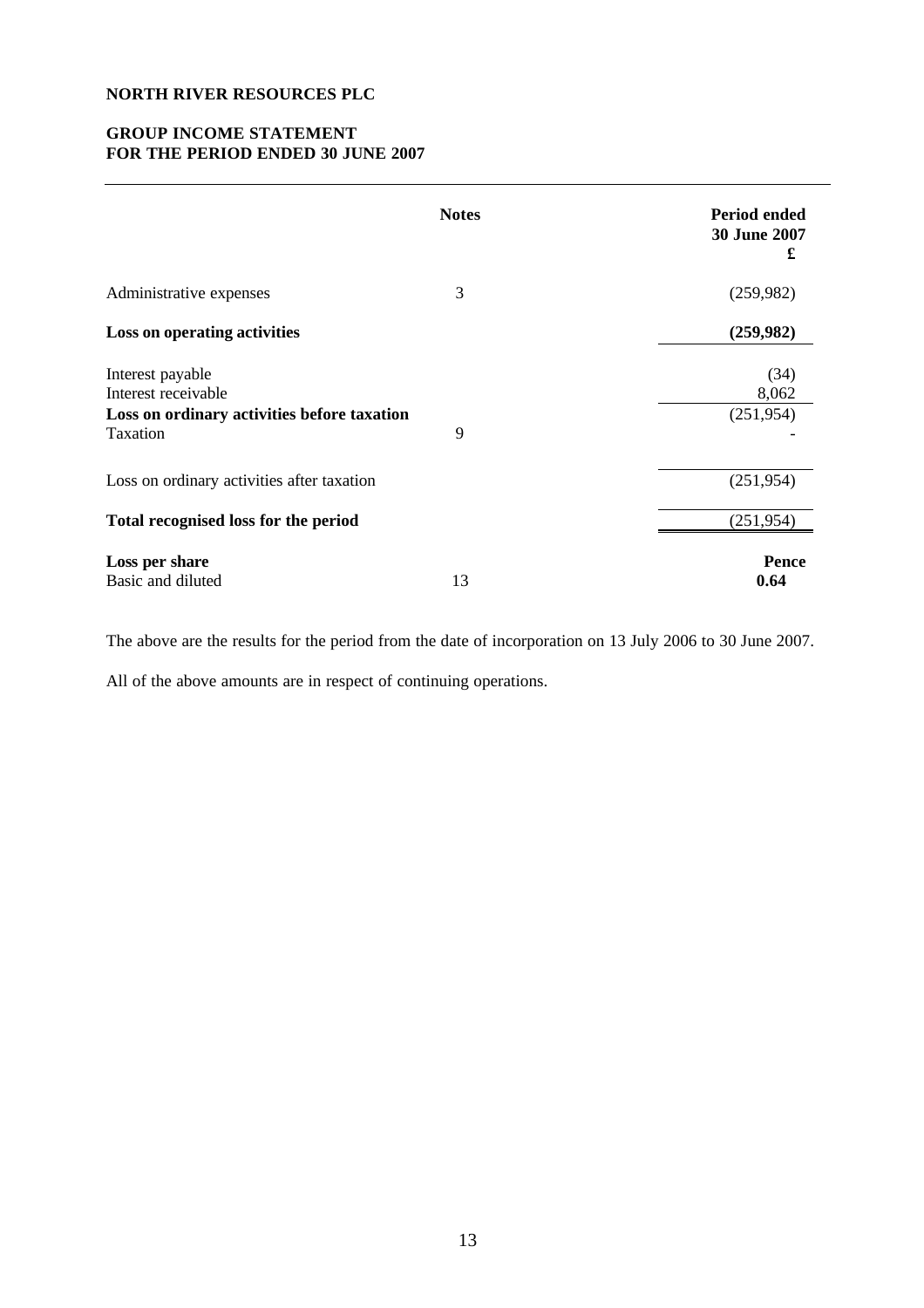#### **GROUP AND COMPANY BALANCE SHEETS AS AT 30 JUNE 2007**

|                                                                         | <b>Note</b>      | Group<br>30 June 2007<br>£ | Company<br>30 June 2007<br>£ |
|-------------------------------------------------------------------------|------------------|----------------------------|------------------------------|
| <b>Non Current Assets</b>                                               |                  |                            |                              |
| <b>Exploration costs</b>                                                | 4                | 100,000                    |                              |
| Debtors                                                                 | 5                |                            | 100,000                      |
|                                                                         |                  | 100,000                    | 100,000                      |
| <b>Current Assets</b>                                                   |                  |                            |                              |
| Cash and cash equivalents                                               | 10               | 387,797                    | 387,797                      |
|                                                                         |                  | 387,797                    | 387,797                      |
| <b>TOTAL ASSETS</b>                                                     |                  | 487,797                    | 487,797                      |
| <b>Current Liabilities</b><br>Creditors: amounts falling due within one |                  |                            |                              |
| year                                                                    | 6                | (35, 738)                  | (35, 738)                    |
|                                                                         |                  | (35, 738)                  | (35, 738)                    |
| <b>TOTAL LIABILITIES</b>                                                |                  | (35, 738)                  | (35, 738)                    |
| <b>NET ASSETS</b>                                                       |                  | 452,059                    | 452,059                      |
| <b>Capital and Reserves Attributable to</b><br><b>Equity Holders</b>    |                  |                            |                              |
| Called up share capital                                                 | 8(b)             | 68,000                     | 68,000                       |
| Share premium account                                                   | 8 <sub>(c)</sub> | 481,238                    | 481,238                      |
| Option premium reserve                                                  | 8(e)             | 154,775                    | 154,775                      |
| <b>Retained losses</b>                                                  |                  | (251, 954)                 | (251, 954)                   |
| <b>TOTAL EQUITY</b>                                                     |                  | 452,059                    | 452,059                      |

These financial statements were approved by the Board of Directors on 18 December 2007 and signed on its behalf by:

1 Stamen  $\bigcirc$ 

David Steinepreis **Non-Executive Chairman**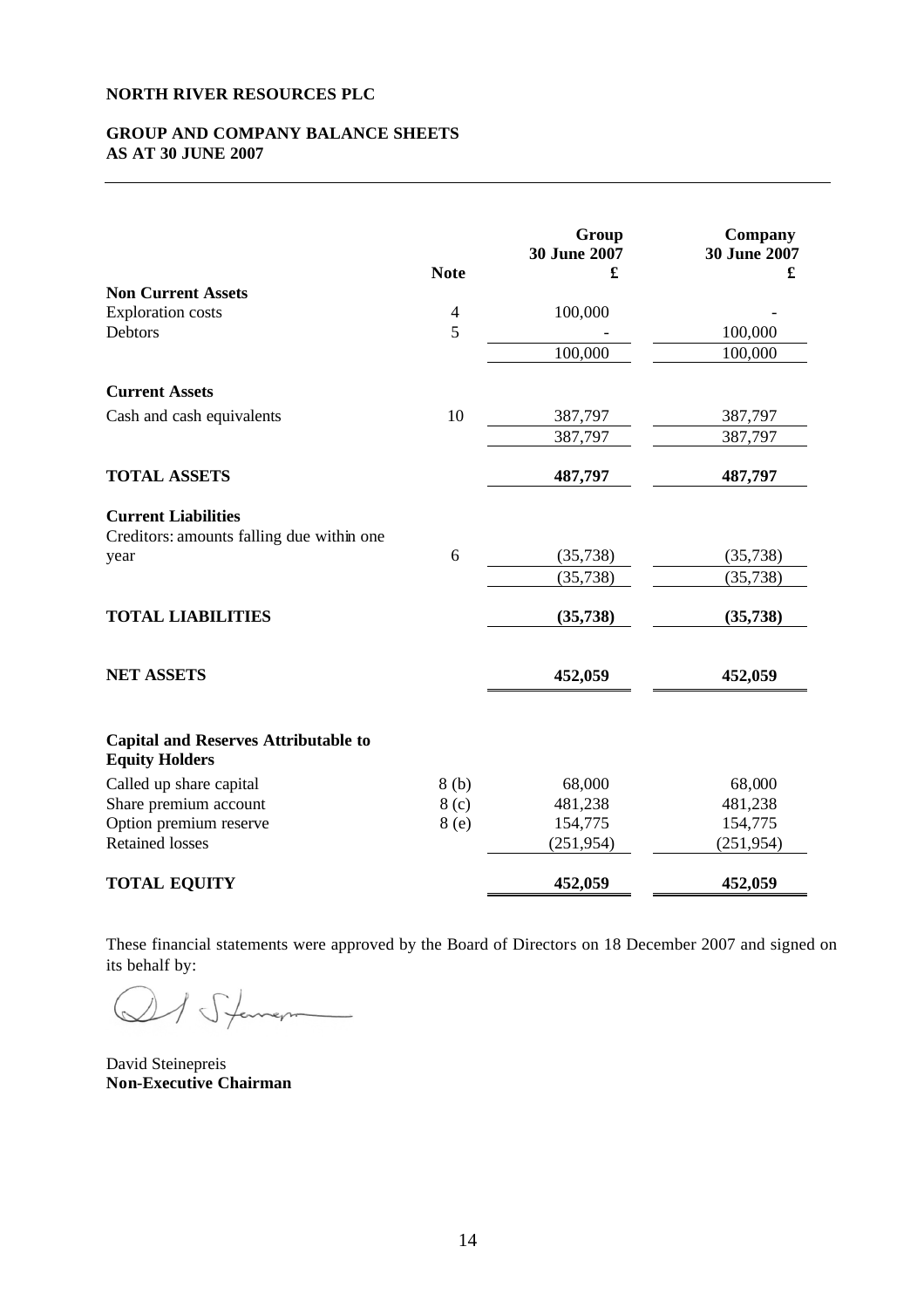## **GROUP AND COMPANY CASH FLOW STATEMENTS FOR THE PERIOD ENDED 30 JUNE 2007**

|                                                                                                         | <b>Notes</b>   | Group<br>period ended<br>30 June 2007<br>£ | Company<br>period ended<br>30 June 2007<br>£ |
|---------------------------------------------------------------------------------------------------------|----------------|--------------------------------------------|----------------------------------------------|
| Net cash outflow from operating activities                                                              | 11             | (69, 469)                                  | (69, 469)                                    |
| Returns on investments and servicing of<br>finance                                                      |                |                                            |                                              |
| Interest payable                                                                                        |                | (34)                                       | (34)                                         |
| Interest income                                                                                         |                | 8,062                                      | 8,062                                        |
| Net cash inflow from returns on<br>investment and servicing of finance                                  |                | (8,028)                                    | (8,028)                                      |
| <b>Investing</b>                                                                                        |                |                                            |                                              |
| Capitalised costs – Farm-In costs Coronet<br>Hill                                                       | $\overline{4}$ | (100,000)                                  |                                              |
| Net cash outflow from investing                                                                         |                | (100,000)                                  |                                              |
| <b>Financing</b><br>Loan to subsidiary<br>Proceeds from issue of shares<br>Costs of the issue of shares | 5              | 754,000<br>(204, 762)                      | (100,000)<br>754,000<br>(204, 762)           |
| Net cash inflow from financing                                                                          |                | 549,238                                    | 449,238                                      |
| Increase in cash and cash equivalents                                                                   |                | 387,797                                    | 387,797                                      |
| Cash and cash equivalents at the beginning<br>of the period                                             |                |                                            |                                              |
| Cash and cash equivalents at the end of<br>the period                                                   | 10             | 387,797                                    | 387,797                                      |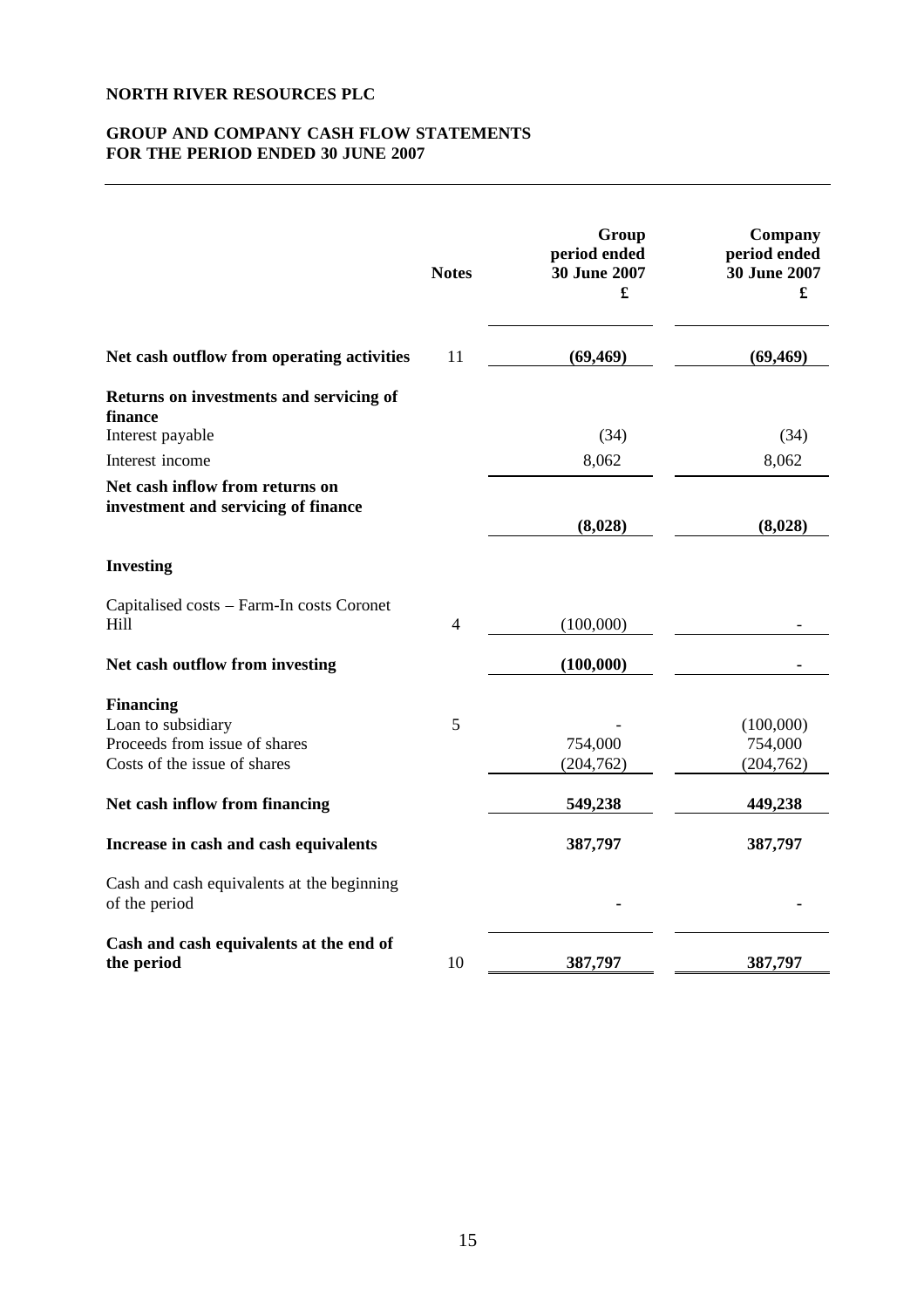#### **STATEMENT OF CHANGES IN NET EQUITY FOR THE PERIOD ENDED 30 JUNE 2007**

|                                | <b>Share</b><br>Capital | Share<br>Premium | <b>Accumulated</b><br><b>Losses</b> | Option<br><b>Reserve</b> | <b>Total</b> |
|--------------------------------|-------------------------|------------------|-------------------------------------|--------------------------|--------------|
|                                | £                       | £                | £                                   | £                        | £            |
| Company                        |                         |                  |                                     |                          |              |
| Issue of shares                | 68,000                  | 686,000          |                                     |                          | 754,000      |
| Issue costs                    |                         | (204, 762)       |                                     |                          | (204, 762)   |
| Share option charge            |                         |                  |                                     | 154,775                  | 154,775      |
| Net loss for the period        |                         |                  | (251, 954)                          |                          | (251, 954)   |
| <b>Balance at 30 June 2007</b> | 68,000                  | 481,238          | (251, 954)                          | 154,775                  | 452,059      |
| Group                          |                         |                  |                                     |                          |              |
| Issue of shares                | 68,000                  | 686,000          |                                     |                          | 754,000      |
| Issue costs                    |                         | (204, 762)       |                                     |                          | (204, 762)   |
| Share option charge            |                         |                  |                                     | 154,775                  | 154,775      |
| Net loss for the period        |                         |                  | (251, 954)                          |                          | (251, 954)   |
| <b>Balance at 30 June 2007</b> | 68,000                  | 481,238          | (251, 954)                          | 154,775                  | 452,059      |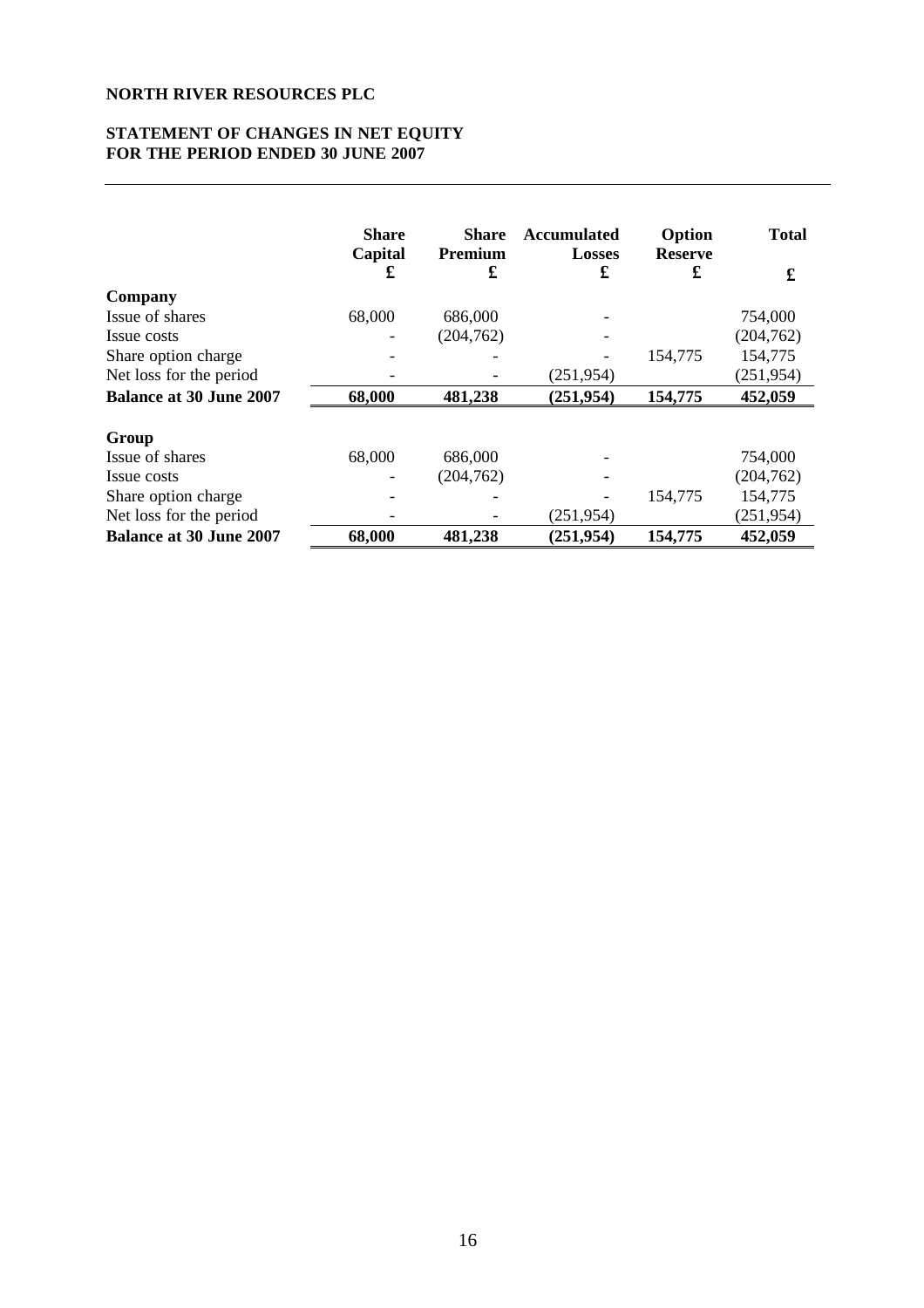#### **NOTES TO THE FINANCIAL STATEMENTS FOR THE PERIOD ENDED 30 JUNE 2007**

#### **1. Accounting Policies**

The Group has adopted the accounting policies set out below in preparation of the financial statements. All of these policies have been applied consistently throughout the period unless otherwise stated.

#### **1.1 Basis of Preparation**

The financial statements are prepared in accordance with the historical cost convention and in accordance with the International Financial Reporting Standards ("IFRSs") including IFRS 6, Exploration for and Evaluation of Mineral Resources, as adopted by the European Union ("EU") and in accordance with the provisions of the Companies Act 1985.

The Group's financial statements for the period ended 30 June 2007 were authorised for issue by the board of directors on 18 December 2007 and the balance sheets were signed on the board's behalf by David Steinepreis. The Group financial statements are presented in UK pounds sterling.

In accordance with the provisions of section 230 of the Companies Act 1985, the parent company has not presented a profit and loss account. A loss for the period ended 30 June 2007 of £251,954 has been included in the income statement..

#### **1.2 Basis of Consolidation**

The consolidated financial statements are prepared by combining the financial statements of all the entities that comprise the consolidated entity, being the company (the parent entity) and its subsidiaries. A list of subsidiaries appears in Note 7. Consistent accounting policies are employed in the preparation and presentation of the consolidated financial statements.

On acquisition, the assets, liabilities and contingent liabilities of a subsidiary are measured at their fair values at the date of acquisition. Any excess of the cost of acquisition over the fair values of the identifiable net assets acquired is recognised as goodwill. If, after reassessment, the fair values of the identifiable net assets acquired exceeds the cost of acquisition, the deficiency is credited to profit and loss in the period of acquisition.

The consolidated financial statements include the information and results of each subsidiary from the date on which the company obtains control and until such time as the company ceases to control such entity.

In preparing the consolidated financial statements, all intercompany balances and transactions, and unrealised profits arising within the consolidated entity are eliminated in full.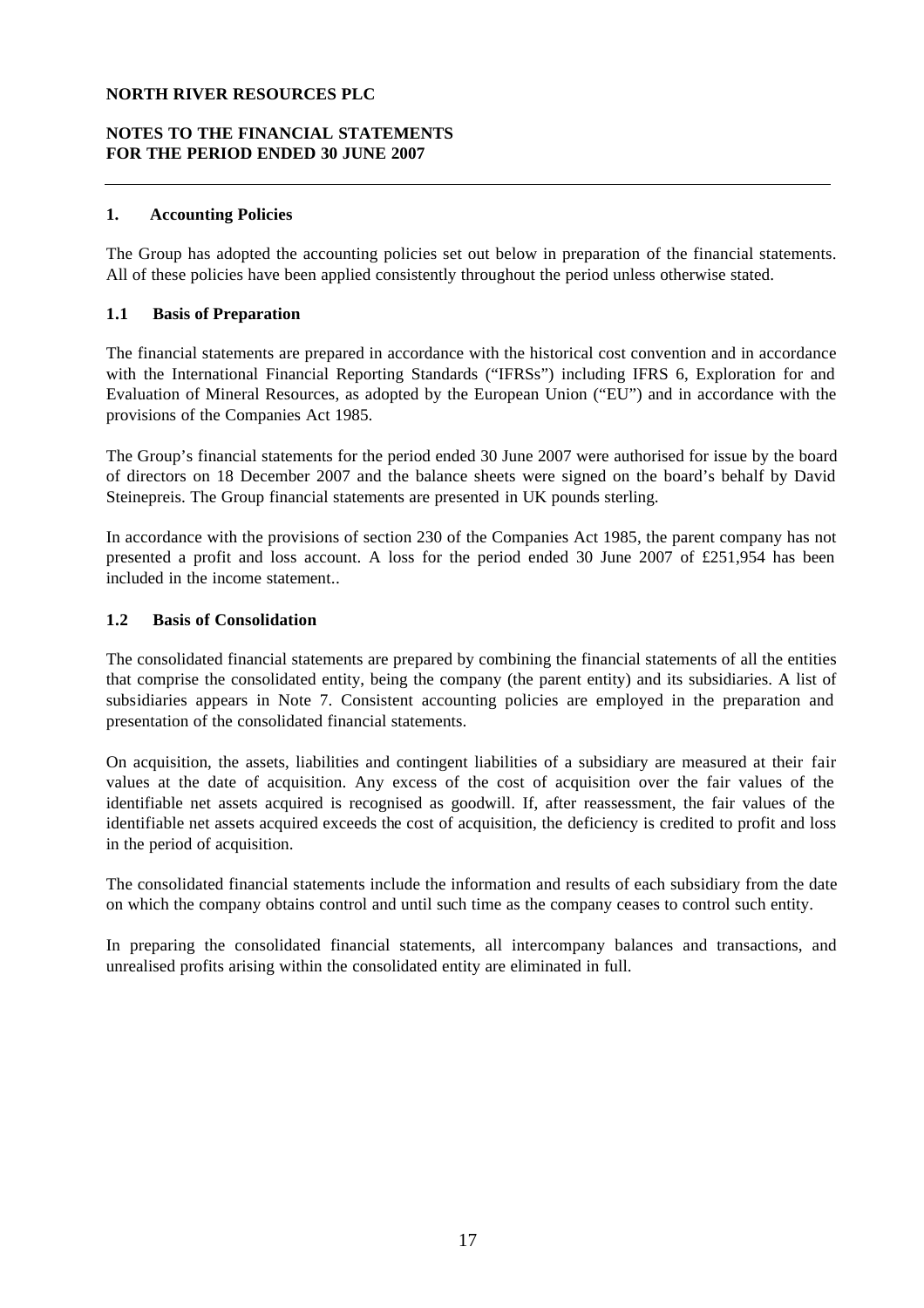## **NOTES TO THE FINANCIAL STATEMENTS** (Continued) **FOR THE PERIOD ENDED 30 JUNE 2007**

#### **1. Accounting Policies** (continued)

#### **1.3 Revenue**

Revenue is recognised to the extent that it is probable that the economic benefits will flow to the Group and the revenue is capable of being reliably measured.

*Interest Income* Revenue is recognised as the interest accrues

#### **1.4 Foreign Currency Transactions**

Items included in the Group's financial statements are measured using the currency of the primary economic environment in which the Group operates ("the functional currency"). The financial statements are presented in Pounds Sterling ("£"), which is the functional and presentation currency of the Company and the presentation currency of the Group.

Transactions in foreign currencies are recorded using the rate of exchange ruling at the date of the transaction. Monetary assets and liabilities denominated in foreign currencies are translated using the rate of exchange ruling at the balance sheet date and the gains or losses on translation are included in the profit and loss account.

The assets, liabilities and the results of the foreign subsidiary undertakings are translated into sterling at the rates of exchange ruling at the year end. Exchange differences resulting from the retranslation of net investments in subsidiary undertakings are treated as movements on reserves.

## **1.5 Cash and Cash Equivalents**

Cash and cash equivalents in the balance sheet comprise cash at bank and in hand and short term deposits held at call with banks and other short term highly liquid investments with original maturities of three months or less that are readily convertible to known amounts of cash and which are subject to an insignificant risk of changes in value.

## **1.6 Trade and other payables**

Trade payables and other payables are carried at amortised cost. They represent liabilities for goods and services provided to the Company prior to the end of the financial period that are unpaid and arise when the Company becomes obliged to make future payments in respect of the purchase of these goods and services. The amounts are unsecured and are usually paid within 30 days of recognition.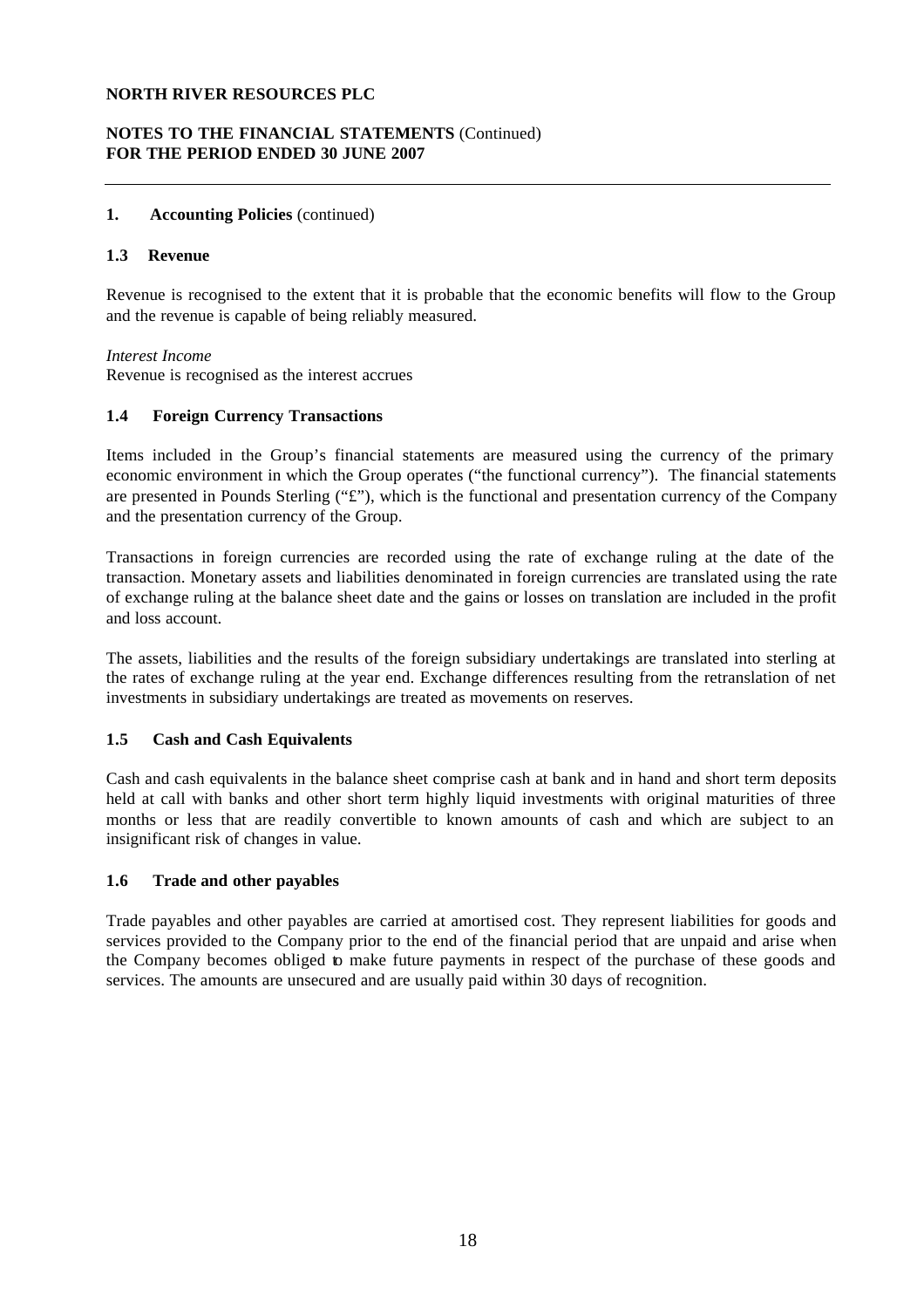## **NOTES TO THE FINANCIAL STATEMENTS** (Continued) **FOR THE PERIOD ENDED 30 JUNE 2007**

## **1. Accounting Policies** (continued)

# **1.7 Deferred taxation**

Deferred tax is provided in full, using the liability method, on temporary differences arising between the tax bases of assets and liabilities and their carrying amounts in the financial statements. Deferred tax is determined using tax rates (and laws) that have been enacted or substantially enacted by the balance sheet date and are expected to apply when the related deferred tax is realised or the deferred liability is settled.

Deferred tax assets are recognised to the extent that it is probable that the future taxable profit will be available against which the temporary differences can be utilised

## **1.8 Exploration and Evaluation Expenditure**

Expenditure on exploration and evaluation incurred is accumulated either to maintain an interest or in earning an interest and is accounted for in accordance with the 'area of interest' method. Exploration and evaluation expenditure is capitalised provided the rights to tenure of the area of interest are current and either:

- the exploration and evaluation activities are expected to be recouped through successful development and exploitation of the area of interest or, alternatively, by its sale; or
- exploration and evaluation activities in the area of interest have not at the reporting date reached a stage that permits a reasonable assessment of the existence or otherwise of economically recoverable reserves, and active significant operations in, or relating to, the area of interest are continuing.

When the technical feasibility and commercial viability of extracting a mineral resource have been demonstrated then any capitalised exploration and evaluation expenditure is reclassified as capitalised development. Prior to reclassification, capitalised exploration and evaluation expenditure is assessed for impairment. The carrying value of capitalised exploration and evaluation expenditure is assessed for impairment at the cash generating unit level whenever facts and circumstances suggest that the carrying amount of the asset may exceed its recoverable amount.

An impairment exists when the carrying amount of an asset or cash-generating unit exceeds its estimated recoverable amount. The asset or cash-generating unit is then written down to its recoverable amount. Any impairment losses are recognised in the income statement.

## **1.9 Contributed Equity**

Ordinary shares are classified as equity. Incremental costs directly attributable to the issue of new shares or options are shown in equity as a deduction, net of tax, from the proceeds.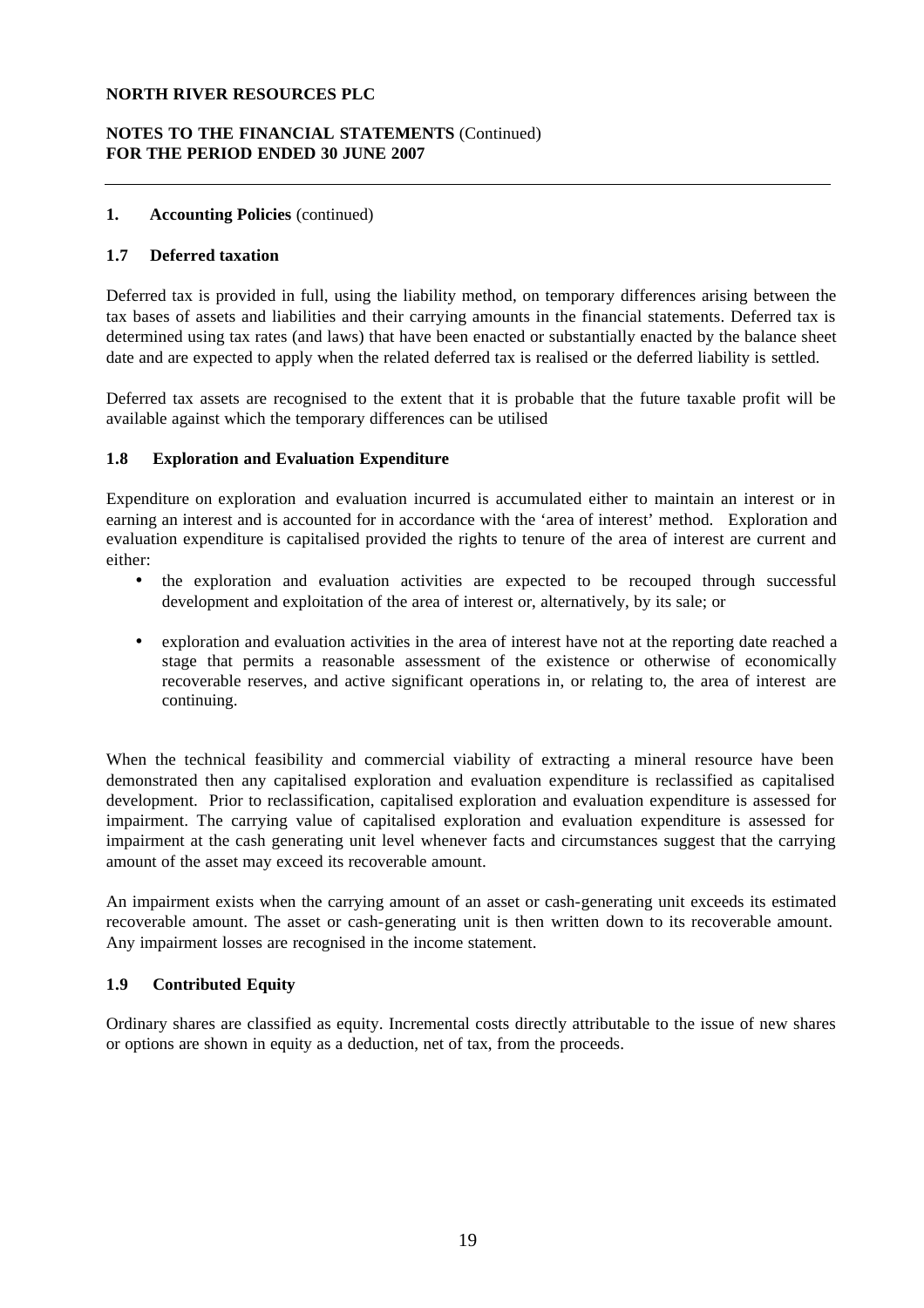## **NOTES TO THE FINANCIAL STATEMENTS** (Continued) **FOR THE PERIOD ENDED 30 JUNE 2007**

#### **1. Accounting Policies** (continued)

## **1.10 Significant Accounting Estimates and Assumptions**

The carrying amounts of certain assets and liabilities are often determined based on estimates and assumptions of future events. Estimates and judgements are continually evaluated and are based on historical experience and other factors, including expectations of future events that may have a financial impact on the entity and that are believed to be reasonable under the circumstances. No significant accounting estimates and / or assumptions have been made during the preparation of the financial report.

## **1.11 Share Based Payments**

The group issued share based payments to certain parties (including directors or entities related to directors) by way of issue of share warrants. The fair value of these payments is calculated by the Group using the Black–Scholes option pricing model. The expense is recognised on a straight line basis over the period from the date of award to the date of vesting, based on the Group's best estimate of shares that will eventually vest.

## **1.12 Financial instruments**

International Accounting Standard 32 requires information to be disclosed about the impact of financial instruments on the Group's risk profile, how the risks arising from financial instruments might affect the entity's performance, and how these risks are being managed. These disclosures have been made in note 15 to the accounts. The Group's policies include that no trading in derivative financial instruments shall be undertaken.

## **1.13 Earnings per share**

Basic earnings per share is calculated by dividing the profit / (loss) attributable to equity holders of the company, excluding any costs of servicing equity other than dividends, by the weighted average number of ordinary shares in issue, adjusted for any bonus elements.

Diluted earnings per share is calculated as net profit / (loss) attributable to members of the parent, adjusted for:

- costs of servicing equity (other than dividends);
- the after tax effect of dividends and interest associated with dilutive potential ordinary shares that have been recognised as expenses; and
- other non-discretionary changes in revenues or expenses during the period that would result from the dilution of potential ordinary shares.

Share options are considered anti-dilutive as the Company is in a loss making position.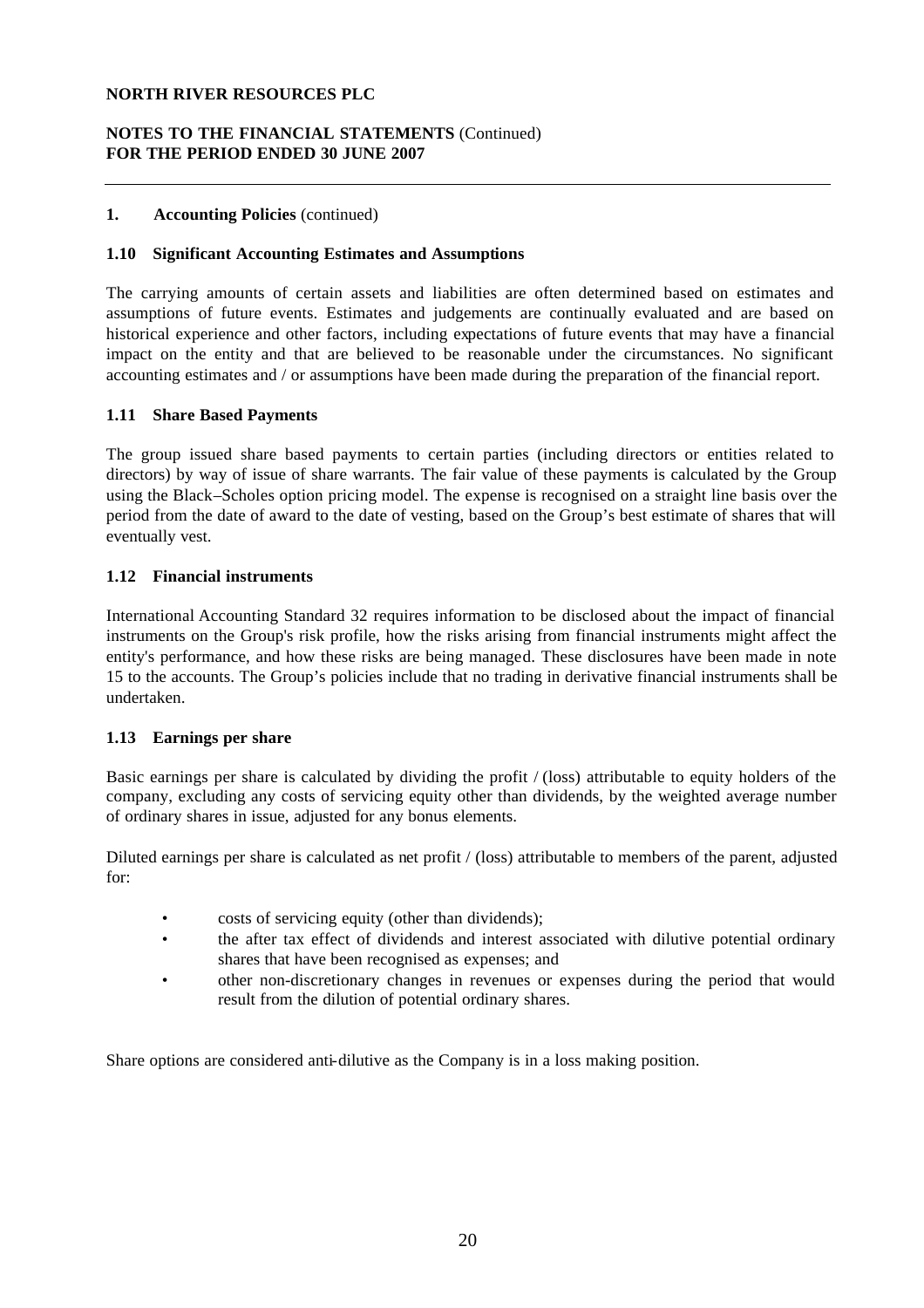#### **NOTES TO THE FINANCIAL STATEMENTS** (Continued) **FOR THE PERIOD ENDED 30 JUNE 2007**

#### **1. Accounting Policies** (continued)

#### **1.14 New standards and interpretations not applied**

During the year, the IASB and IFRIC have issued a number of new standards, amendments and interpretations with an effective date after the date of these financial statements. Of these, only the following are expected to be relevant to the Group:

| IFRS 7           | Financial instruments: Disclosures           | 1 January 2007  |
|------------------|----------------------------------------------|-----------------|
| IFRS 8           | <b>Operating segments</b>                    | 1 January 2009  |
| IAS <sub>1</sub> | <b>Presentation of Financial Statements:</b> |                 |
|                  | Capital Disclosures                          | 1 January 2007  |
| IFRIC 10         | Interim Financial Information and Impairment | 1 November 2006 |

The directors do not anticipate that the adoption of these standards and interpretations will have a material impact on the Group's financial statements in the period of initial application.

#### **2 Segment Reporting**

A business segment is a distinguishable component of the entity that is engaged in providing products or services that are subject to risks and returns that are different from those of other business segments. A geographical segment is a distinguishable component of the entity that is engaged in providing products or services within a particular economic environment and is subject to risks and returns that are different from those of segments operating in other economic environments.

The Company operates in one business segment, that being, mineral exploration and evaluation and currently operates within the United Kingdom and Australia.

| <b>Geographical Segment - Group</b> | <b>United Kingdom</b> | <b>Australia</b> | <b>Total</b> |
|-------------------------------------|-----------------------|------------------|--------------|
|                                     | £                     | £                | £            |
| Administration expenses             | (259,982)             |                  | (259, 982)   |
| Interest payable                    | (34)                  |                  | (34)         |
| Interest receivable                 | 8,062                 |                  | 8,062        |
| <b>Loss before taxation</b>         | (251, 954)            |                  | (251, 954)   |
| Farm-In costs Coronet Hill          |                       | 100,000          | 100,000      |
| Cash and cash equivalents           | 387,797               |                  | 387,797      |
| Accrued expenditure and provisions  | (35, 738)             |                  | (35, 738)    |
| <b>Net Assets</b>                   | 352,059               | 100,000          | 452,059      |

At the end of the period on 30 June 2007, the Group had not commenced commercial production from its exploration sites and therefore had no turnover in the period.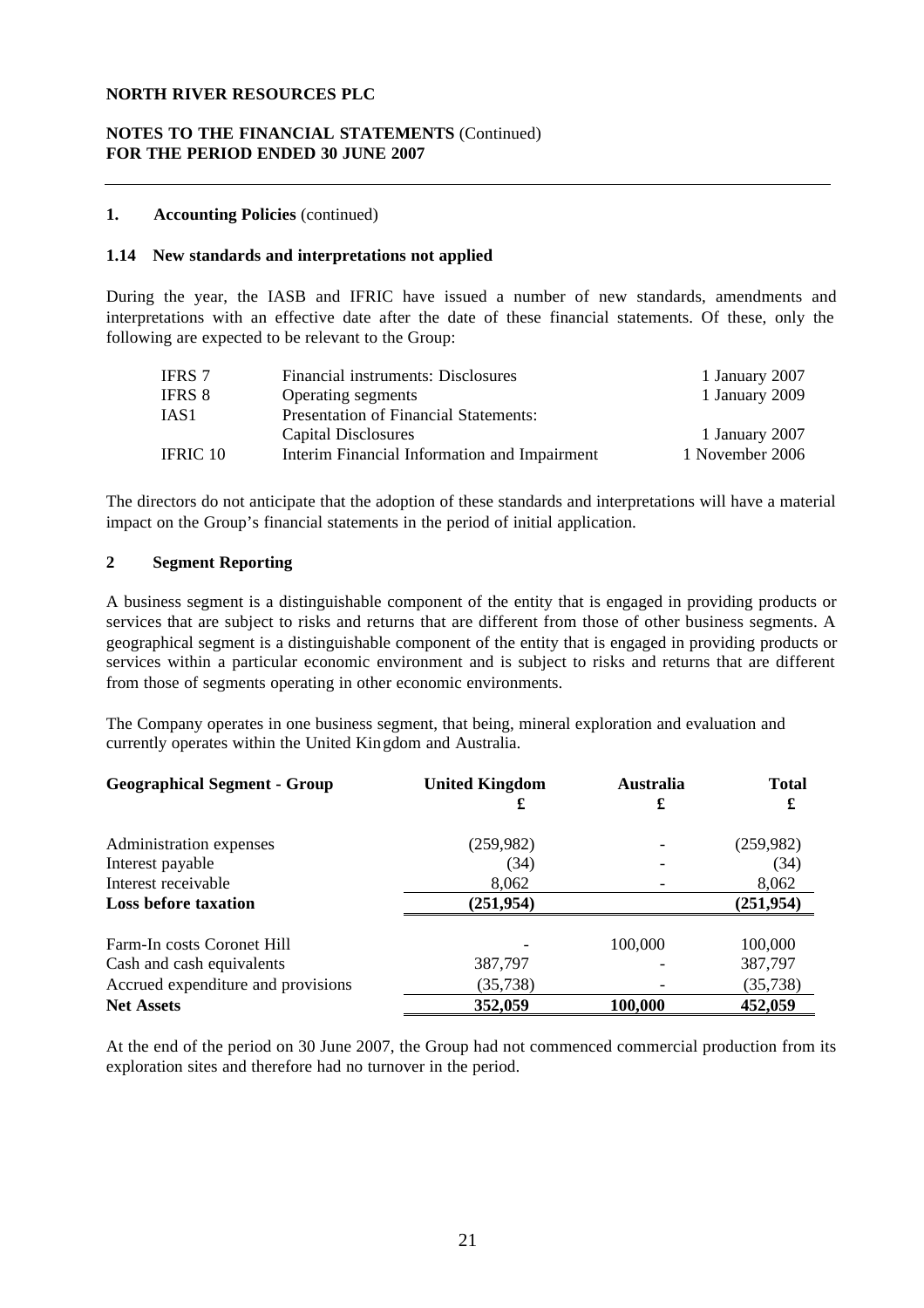### **NOTES TO THE FINANCIAL STATEMENTS** (Continued) **FOR THE PERIOD ENDED 30 JUNE 2007**

# **3 Administrative expenses**

The Group's operating loss is stated after charging:

|                                               | Period ended<br><b>30 June 2007</b><br>£ |
|-----------------------------------------------|------------------------------------------|
| Auditors' remuneration                        |                                          |
| - group and parent company audit services     | 7,000                                    |
| - group and parent company non audit services | 7,500                                    |
| Cost of issuing share options                 | 154,775                                  |
| 4<br><b>Intangible Assets</b>                 | <b>Farm-In Costs</b>                     |
|                                               | £                                        |
| Coronet Hill Project at cost                  | 100,000                                  |
| Impairment during the period                  |                                          |
| Net book value at 30 June 2007                | 100,000                                  |

In accordance with the accounting policy, the directors have assessed the value of the exploration and development farm-in costs carried in the accounts as intangible fixed assets. In the opinion of the Directors no impairment provision is considered necessary.

| 5 | <b>Debtors</b>                                               |         |                           | Group<br><b>30 June 2007</b><br>£ | Company<br><b>30 June 2007</b><br>£ |
|---|--------------------------------------------------------------|---------|---------------------------|-----------------------------------|-------------------------------------|
|   | Loan to subsidiary – North River<br><b>Resources Pty Ltd</b> |         |                           |                                   | 100,000                             |
| 6 | <b>Creditors</b>                                             |         |                           |                                   |                                     |
|   | Accruals                                                     |         |                           | 35,738                            | 35,738                              |
| 7 | <b>Subsidiary Undertakings</b>                               |         |                           |                                   |                                     |
|   | Name of company                                              | Country | Holding                   | Proportion<br>held                | Nature of business                  |
|   | North River Resources Pty Ltd Australia                      |         | Ordinary<br><b>Shares</b> | 100%                              | Mineral exploration                 |

On 28 August 2006, the Company incorporated its subsidiary, North River Resources Pty Ltd.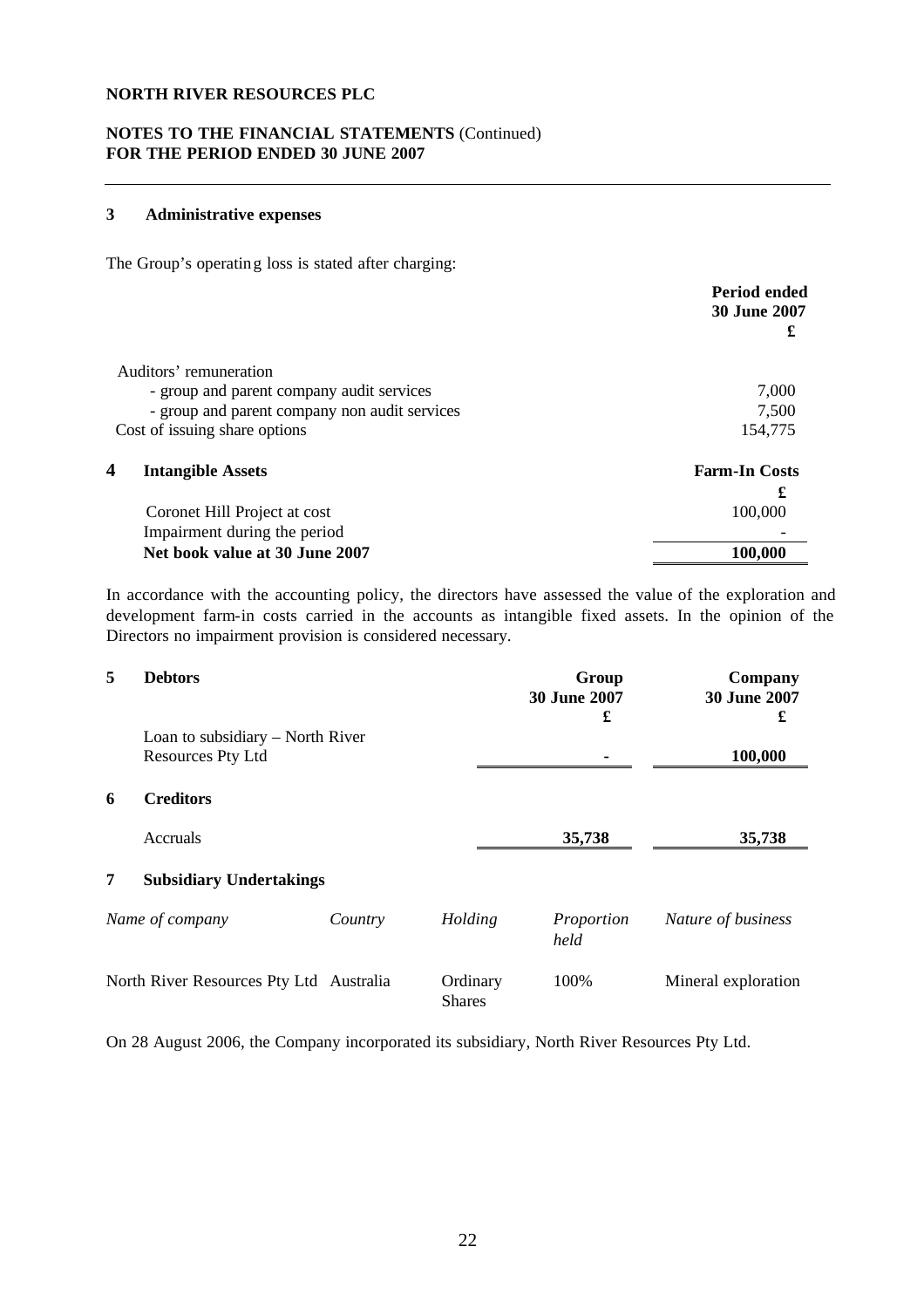#### **NOTES TO THE FINANCIAL STATEMENTS** (Continued) **FOR THE PERIOD ENDED 30 JUNE 2007**

| 8            | <b>Share Capital</b>                                                   |                | Group<br><b>30 June 2007</b>                 | Group<br>30 June 2007                |
|--------------|------------------------------------------------------------------------|----------------|----------------------------------------------|--------------------------------------|
| a)           | <b>Authorised</b>                                                      |                | <b>Number of Shares</b>                      | £                                    |
|              | 10,000,000,000 Ordinary shares of 0.1p each                            |                | 10,000,000,000                               | 10,000,000                           |
| $\mathbf{b}$ | <b>Issued and Fully Paid</b>                                           |                |                                              |                                      |
|              | Ordinary shares of 0.1p each                                           |                | 68,000,000                                   | 68,000                               |
| c)           | <b>Share Premium Reserve</b>                                           |                |                                              |                                      |
|              | Ordinary shares at 4.9p each<br>Costs of the issue of capital          |                | 13,999,998<br>13,999,998                     | 686,000<br>(204, 762)<br>481,238     |
| d)           | Movement in issued and fully paid<br>capital and share premium reserve | <b>Number</b>  | <b>Issued and fully</b><br>paid capital<br>£ | <b>Share premium</b><br>reserve<br>£ |
|              | Issued on incorporation, 13 July 2006                                  | $\overline{2}$ |                                              |                                      |
|              | Issued on 30 November 2006                                             | 54,000,000     | 54,000                                       |                                      |
|              |                                                                        | 54,000,002     | 54,000                                       |                                      |
|              | Issued on 8 December 2006                                              | 13,999,998     | 14,000                                       | 686,000                              |
|              |                                                                        | 68,000,000     | 68,000                                       | 686,000                              |
|              | Costs of the issue of capital                                          |                |                                              | (204, 762)                           |
|              |                                                                        | 68,000,000     | 68,000                                       | 481,238                              |

# **e) Options**

Option Agreements were issued dated 18 December 2006 between the Company and each of Westwind Capital, Corporate Synergy and Ascent Capital pursuant to which the Company has granted Westwind Capital, Corporate Synergy and Ascent Capital Options to subscribe for 2,000,000 Ordinary Shares, exercisable at any time from Admission and from time to time until the fifth anniversary of Admission. The exercise price is 5 pence per ordinary share and there are a total of 6,000,000 options in issue.

|                        | Group                    | Group               |
|------------------------|--------------------------|---------------------|
|                        | 30 June 2007             | <b>30 June 2007</b> |
|                        | <b>Number of Options</b> | £                   |
| Share options in issue | 6,000,000                |                     |
| Option premium reserve | $\overline{\phantom{0}}$ | 154,775             |
|                        | 6,000,000                | 154,775             |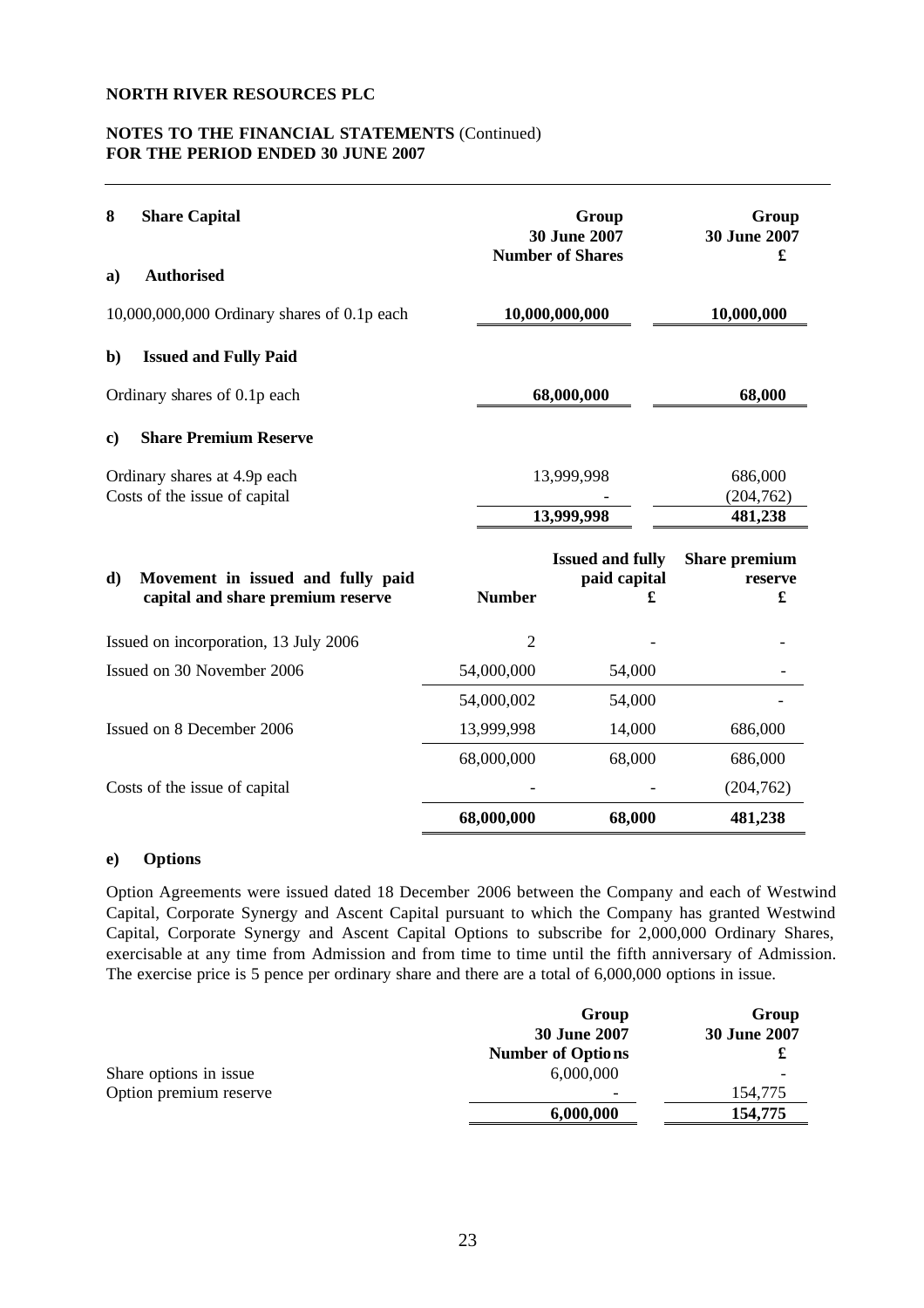#### **NOTES TO THE FINANCIAL STATEMENTS** (Continued) **FOR THE PERIOD ENDED 30 JUNE 2007**

#### **8e Options** (continued)

Included with administration expenses is a charge for issuing share options.

|                               | Group<br>30 June 2007 | Company<br>30 June 2007 |
|-------------------------------|-----------------------|-------------------------|
| Cost of issuing share options | 154,775               | 154,775                 |

No options were exercised, forfeited or expired during the period.

The option value was calculated with reference to the Black-Scholes option pricing model taking into account the following input assumptions:

| Share price             | £0.05   |
|-------------------------|---------|
| Exercise price          | £0.05   |
| Expected volatility     | 50%     |
| Option life             | 5 years |
| Expected dividend       | Nil.    |
| Risk free interest rate | 6.385%  |

| 9<br><b>Taxation</b>                                                  | Group<br><b>30 June 2007</b> | Company<br><b>30 June 2007</b> |
|-----------------------------------------------------------------------|------------------------------|--------------------------------|
|                                                                       | £                            | £                              |
| Factors affecting the tax charge for the<br>period:                   |                              |                                |
| Loss from continuing operations before                                |                              |                                |
| income tax expense                                                    | (251, 954)                   | (251, 954)                     |
| Tax at the Company rate of 30%<br>Tax effect of amounts which are not | (75, 586)                    | (75,586)                       |
| deductible (taxable) in calculating taxable                           |                              |                                |
| income:                                                               |                              |                                |
| Non deductible expenses                                               | 46,433                       | 46,433                         |
| Income tax benefit not brought to account                             | 29,153                       | 29,153                         |
| Timing differences not recognised                                     |                              |                                |
| Income tax expense                                                    |                              |                                |

At the balance sheet date, the Group has unused United Kingdom tax losses available for offset against suitable future profits in the United Kingdom.

Deferred tax assets have not been recognized in respect of these amounts as it is not considered probable that future taxable income will arise against which these assets may be offset.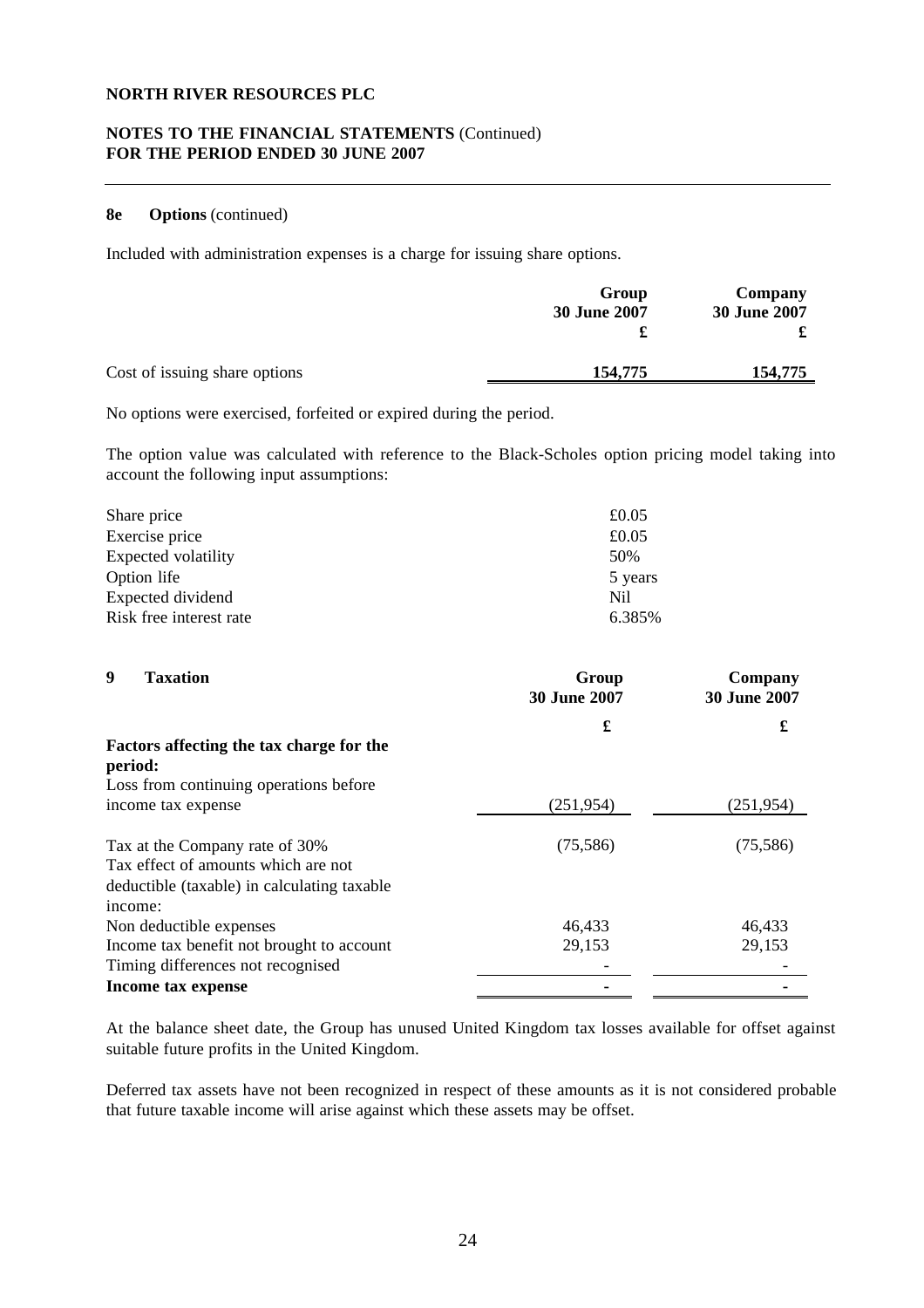#### **NOTES TO THE FINANCIAL STATEMENTS** (Continued) **FOR THE PERIOD ENDED 30 JUNE 2007**

| <b>10</b><br><b>Cash and Cash Equivalents</b> | Group<br>30 June 2007 | Company<br><b>30 June 2007</b> |
|-----------------------------------------------|-----------------------|--------------------------------|
|                                               |                       |                                |
| Cash at bank and in hand                      | 387,797               | 387,797                        |

Cash at bank earns interest at floating rates based on daily bank deposit rates. The cash at bank is bearing floating interest rates between 0.05% and 5.75%. The carrying amounts of cash and cash equivalents represent fair value.

| <b>Cash Flow Statement</b><br>11              | Group<br><b>30 June 2007</b> | Company<br><b>30 June 2007</b> |
|-----------------------------------------------|------------------------------|--------------------------------|
| Reconciliation of operating loss to net       | £                            | £                              |
| cash outflow from operating activities        |                              |                                |
| Net (loss) after tax                          | (259, 982)                   | (259, 982)                     |
| Share option costs                            | 154,775                      | 154,775                        |
| Changes in assets and liabilities:            |                              |                                |
| Increase in trade and other payables          | 35,738                       | 35,738                         |
| Net cash outflow used in operating            |                              |                                |
| activities                                    | (69, 469)                    | (69, 469)                      |
|                                               |                              |                                |
| 12<br><b>Expenditure Commitments</b>          | Group                        | Company                        |
|                                               | <b>30 June 2007</b>          | <b>30 June 2007</b>            |
| a) Expenditure Commitments                    | £                            | £                              |
| Commitments contracted for at reporting       |                              |                                |
| date but not recognised as liabilities are as |                              |                                |
| follows:                                      |                              |                                |
| Within one year                               | 300,000                      | 300,000                        |

Under the terms and conditions of the Farm-In agreement, the Company has a commitment to contribute a percentage of the cost of exploration expenditure to earn its interest in the project. The Company can however withdraw from the farm-in agreement at anytime by giving notice in writing to Segue of its intention to withdraw and upon withdrawal the farm-in agreement shall terminate.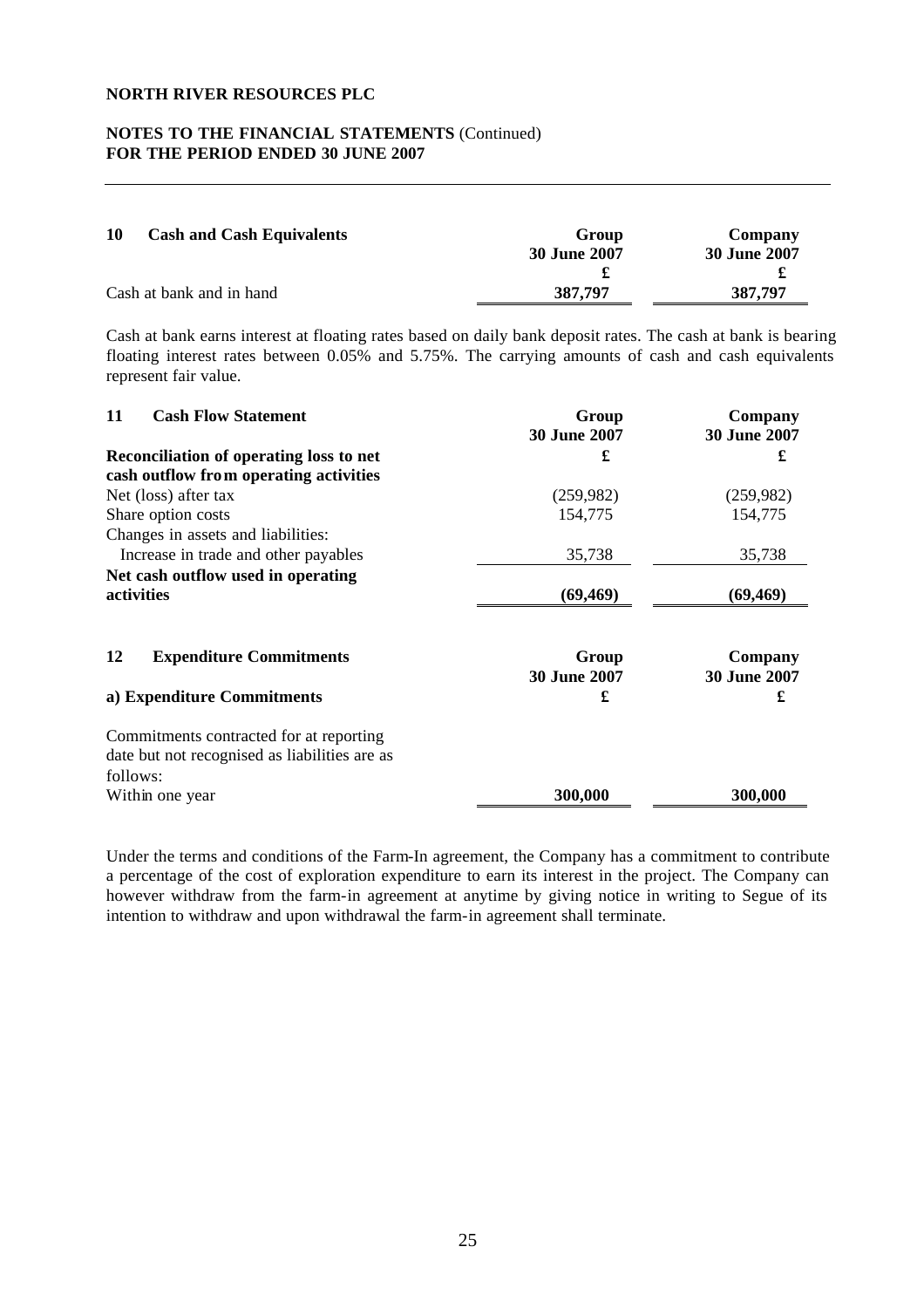#### **NOTES TO THE FINANCIAL STATEMENTS** (Continued) **FOR THE PERIOD ENDED 30 JUNE 2007**

| 13<br><b>Earnings Per Share</b><br>(a) Basic and diluted earnings per share                                      | Group<br><b>30 June 2007</b><br>£ | Company<br><b>30 June 2007</b><br>£ |
|------------------------------------------------------------------------------------------------------------------|-----------------------------------|-------------------------------------|
| Loss from continuing operations attributable<br>to the ordinary equity holders                                   | (251,954)                         | (251,954)                           |
| Basic earnings per share<br>Loss from continuing operations attributable<br>to the ordinary equity holders       | (0.0064)                          | (0.0064)                            |
| (b) Weighted Average Number of Shares<br><b>Used as the Denominator</b>                                          |                                   |                                     |
| Weighted average number of ordinary shares<br>used as the denominator in calculating basic<br>earnings per share | 39,375,343                        | 39,375,343                          |

Options on issue are not considered diluting to the earnings per share as the Company is in a loss making position.

# **14 Directors' Emoluments**

| <b>Directors</b>  | Directors'<br><b>Fees</b> | <b>Consulting</b><br><b>Fees</b> | <b>Share Based</b><br><b>Payments</b> | <b>Total</b><br><b>30 June 2007</b> |
|-------------------|---------------------------|----------------------------------|---------------------------------------|-------------------------------------|
|                   |                           |                                  |                                       | £                                   |
| David Steinepreis | 7,000                     | 26,000                           | 51,592                                | 84,592                              |
| Patrick Burke     | 7,000                     | 7,997                            |                                       | 14,997                              |
| Robert Downey     | 27,000                    | 3,636                            | 51,592                                | 82,228                              |
|                   | 41,000                    | 37,633                           | 103,184                               | 181,817                             |

## **15 Financial Instruments and Financial Risk Management**

The Group's activities expose it to a variety of financial risks; market risk (including fair value interest rate risk and price risk), credit risk, liquidity risk and cash flow interest rate risk.

The Group's overall risk management program focuses on the unpredictability of financial markets and seeks to minimise potential adverse effects on the financial performance of the Group.

Risk management is carried out by the Board of Directors under policies approved by the Board. The Board identifies and evaluates financial risks and provides written principles for overall risk management.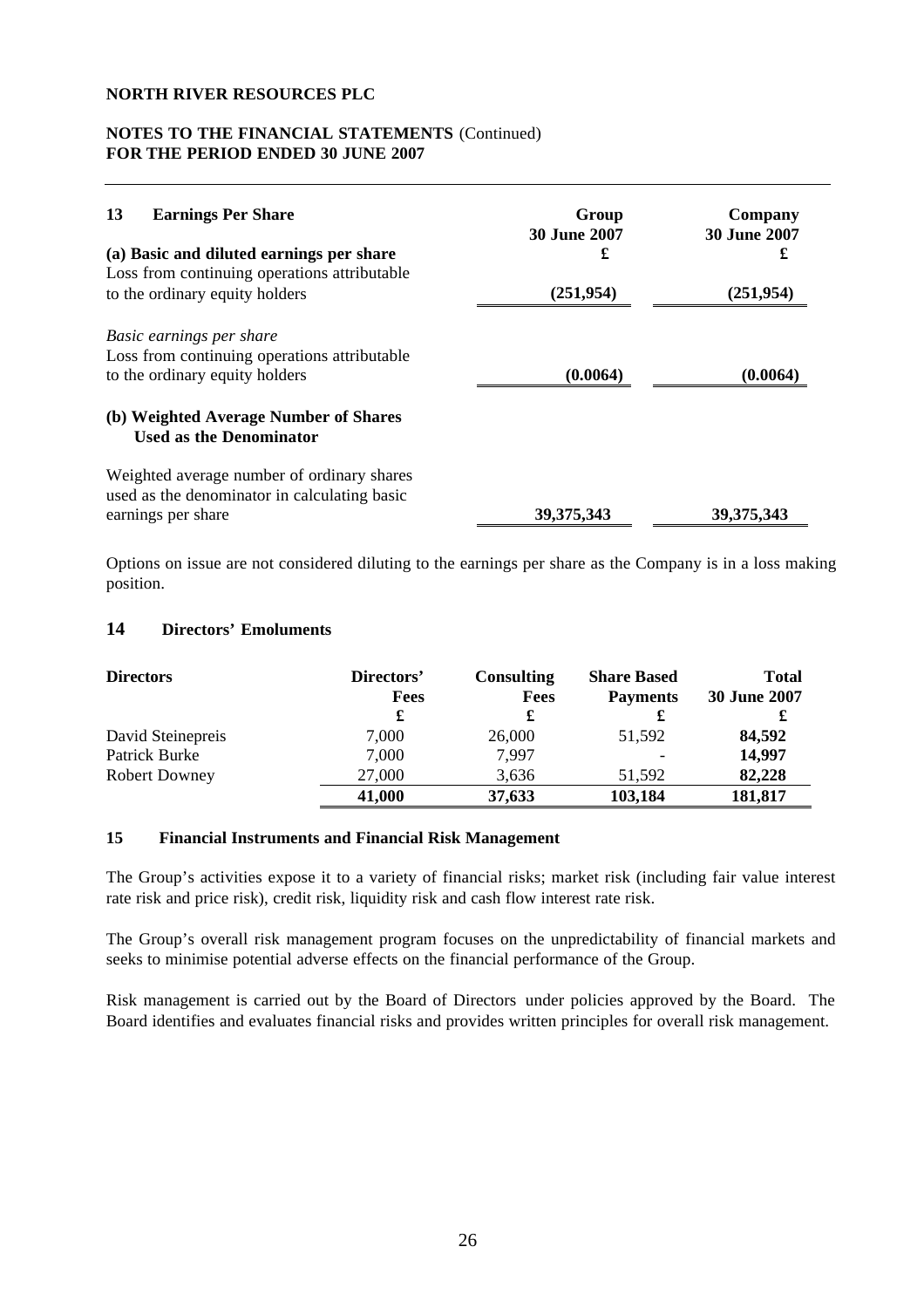## **NOTES TO THE FINANCIAL STATEMENTS** (Continued) **FOR THE PERIOD ENDED 30 JUNE 2007**

#### **15 Financial Instruments and Financial Risk Management** (continued)

#### **(a) Market Risk**

#### *Price risk*

The Group is not exposed to equity securities price risk as it holds no investments in securities classified on the balance sheet either as available-for-sale or at fair value through profit or loss. The Group is not exposed to commodity price risk.

### **(b) Credit Risk**

The Group's maximum exposures to credit risk at the reporting date in relation to each class of recognised financial asset is the carrying amount of those assets as indicated in the balance sheet.

The Group trades only with recognised, credit worthy third parties. The Group has no significant concentrations of credit risk.

#### **(c) Liquidity Risk**

Prudent liquidity risk management implies maintaining sufficient cash to meet commitments as and when they fall due.

#### **(d) Fair Values**

All assets and liabilities recognised in the balance sheet, whether they are carried at cost or at fair value, are recognised at amounts that represent a reasonable approximation of fair value unless otherwise stated in the applicable notes.

#### **(e) Currency Risk**

The functional currency for the Group's operating activities is the pound sterling and for exploration activities the Australian dollar. The Group has not hedged against currency depreciation but continues to keep the matter under review.

#### **(f) Financial Risk Management**

The Directors recognise that this is an area in which they may need to develop specific policies should the Group become exposed to wider financial risks as the business develops.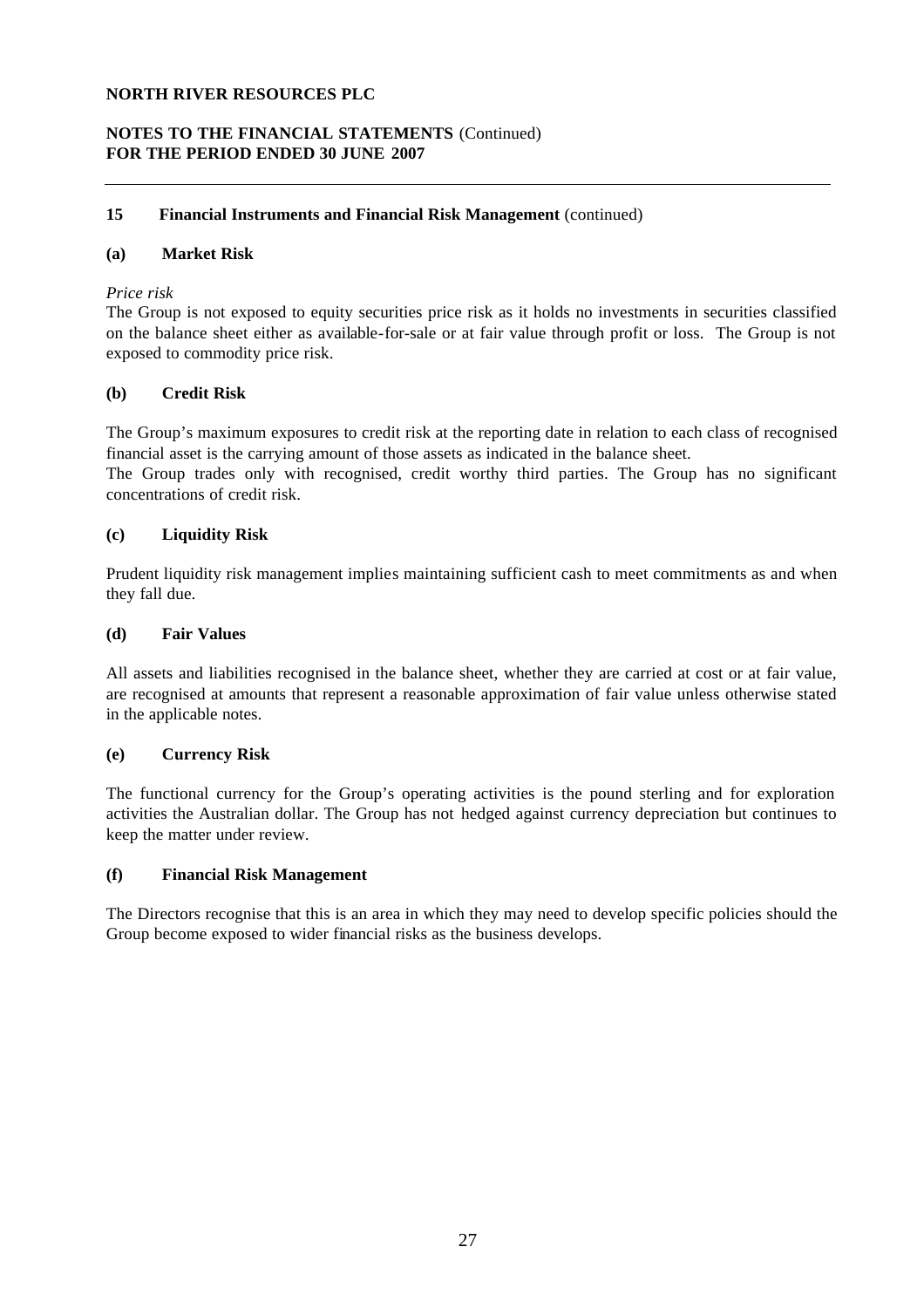#### **NOTES TO THE FINANCIAL STATEMENTS** (Continued) **FOR THE PERIOD ENDED 30 JUNE 2007**

#### **15 Financial Instruments and Financial Risk Management** (continued)

#### **(g) Interest Rate Risk**

At 30 June 2007, the Group had cash on a floating interest rate amounting to £30,787 and cash on a fixed interest rate of £357,010. The Company's exposure to interest rate risk, which is the risk that a financial instrument's value will fluctuate as a result of changes in market interest rates and the effective weighted average interest rates on classes of financial assets and financial liabilities, was as follows:

| <b>Financial</b><br><b>Instruments</b>    | <b>Floating interest</b> | <b>Fixed interest</b><br>rate rate maturing in:<br>1 year or less | Non-interest<br>bearing | <b>Total</b> | Weighted<br>average<br>effective<br>interest rate |
|-------------------------------------------|--------------------------|-------------------------------------------------------------------|-------------------------|--------------|---------------------------------------------------|
|                                           | 2007                     | 2007                                                              | 2007                    | 2007         | 2007                                              |
|                                           | £                        | £                                                                 | £                       | £            | $\%$                                              |
| $(i)$ Financial<br>assets<br>Cash assets: |                          |                                                                   |                         |              |                                                   |
| <b>UK</b> Current                         | 28,130                   |                                                                   |                         | 28,130       | 0.00                                              |
| <b>UK Fixed</b>                           |                          | 357,010                                                           |                         | 357,010      | 5.25                                              |
| Australian                                | 2,657                    |                                                                   |                         | 2,657        | 0.05                                              |
| Total financial<br>assets                 | 30,787                   | 357,010                                                           |                         | 387,797      |                                                   |
| (ii) Financial<br>liabilities             |                          |                                                                   |                         |              |                                                   |
| Accruals<br>Total financial               |                          |                                                                   | 35,738                  | 35,738       | 0.00                                              |
| liabilities                               |                          |                                                                   | 35,738                  | 35,738       |                                                   |

## **16 Control**

No one party is identified as controlling the Group.

# **17 Decommissioning Expenditure**

The Directors have considered the environmental issues and the need for any necessary provision for the cost of rectifying any environmental damage, as might be required under local legislation.

In the view of the Directors, no provision is necessary for any future costs of decommissioning or environmental damage.